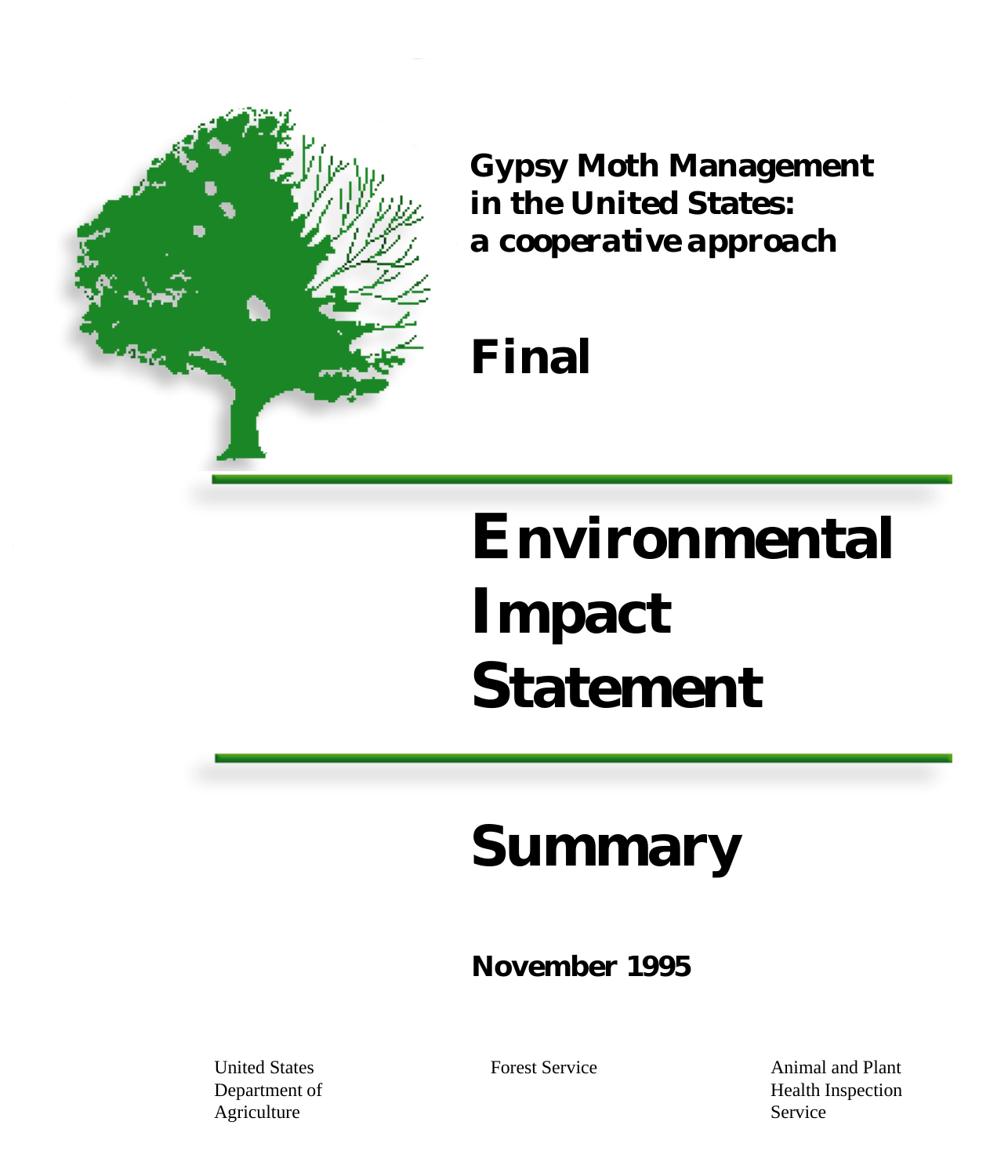## Summary

This is a summary of the final environmental impact statement. The complete final environ mental impact statement is available, while supplies last, from the USDA Forest Service, Northeastern Area State and Private Forestry, by calling (610) 975-4150.

### **What is Being Proposed and Why**

The Forest Service and Animal and Plant Health Inspection Service (APHIS) propose to adopt a new comprehensive long-term national program to protect the forests and trees of the United States from the adverse effects of the gypsy moth. Gypsy moth management activities are conducted by these agencies of the U.S. Department of Agriculture (USDA) under the authority of Federal laws.

The gypsy moth caterpillar disrupts people's lives, alters ecosystems, and destroys the beauty of woodlands by feeding on the foliage of trees, shrubs, and other plants. During **outbreaks,** when gypsy moth populations increase rapidly, caterpillars pose a hazard to human health and interfere with the enjoyment of hiking, camping, and other outdoor activities. **Defoliation** caused by the caterpillars feeding reduces the vigor and general health of forests and shade trees, leads to tree death, alters wildlife habitat, changes the quality and quantity of water, lowers property values, and reduces the economic value of timber.

Since its accidental introduction in eastern Massachusetts in the late 1860's, the European strain of the gypsy moth has been spreading. By 1994 it was established as a permanent resident in all or parts of 16 States (Connecticut, Delaware, Maine, Maryland, Massachusetts, Michigan, New Hampshire, New Jersey, New York, North Carolina, Ohio, Pennsylvania, Rhode Island, Vermont, Virginia, and West Virginia) and the District of Columbia. People also spread the gypsy moth to areas of the country where it is not established by unknowingly carrying



*Even backyard trees are subject to gypsy moth feeding.*

eggs, pupae, and caterpillars on recreational vehicles, campers, automobiles, nursery stock, logs, lumber, and outdoor household articles. This accidental spread can result in isolated infestations.

In 1991 the Asian strain of the gypsy moth was discovered for the first time in the United States in Oregon and Washington. It was traced to ships from eastern Russian ports. Eradication in these States has been achieved. In 1993 the Asian strain was introduced to North Carolina from a ship returning military cargo from Germany. This introduction was treated in 1994 and 1995, and is being monitored to determine whether follow-up treatments will be required. The Asian strain is of particular concern because it may spread faster than the European strain. Although both gypsy moth strains are the same species (Lyrnantria dispar), they have different behavioral characteristics. For example, some females of the Asian strain are known to fly up to 18 miles before depositing an egg mass, while females of the European strain do not fly. The Asian strain also feeds on a wider variety of trees and shrubs and may cause more damage than the European strain.

Six possible programs to protect the forests and trees of the United States from the effects of the gypsy moth are being proposed. These programs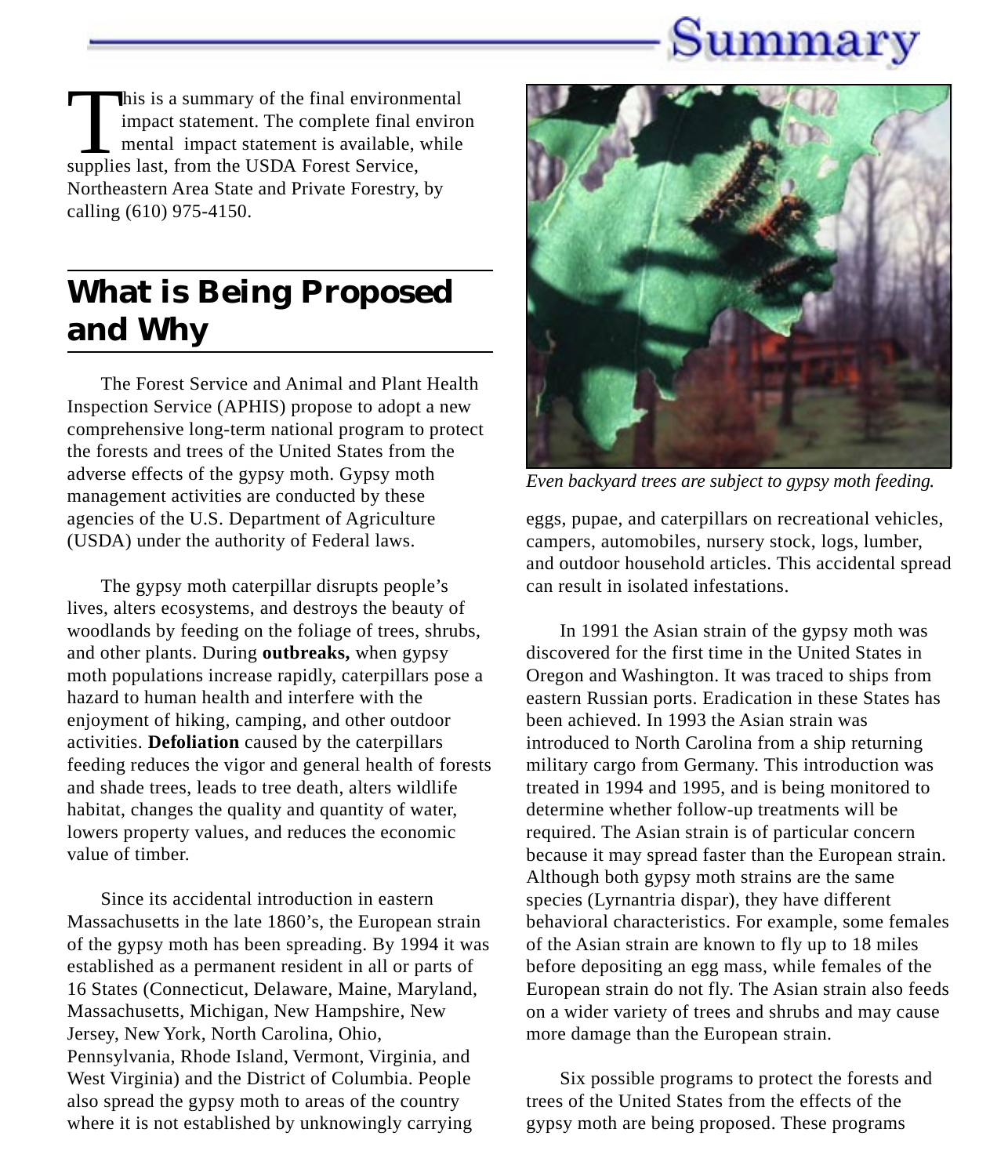

### **Gypsy Moth Life Cycle**

# **Catepillar** 8 weeks during spring and early summer Pupa 2 weeks during spring-summer Adult Several days during summer Egg Mass 9 months, summer-spring

**A young caterpillar is black. As it matures, double rows of red and blue spots develop. Insecticides usually are applied when foliage and caterpillars are at an early stage of development.**

**The female pupa is larger than the male. Both are dark reddish brown. Caterpillars pupate in protected areas, and pupae can be moved accidentally by people.**

**The male adult is brown or gray and has feather-like antennae to detect the pheromone emitted by the female, which is white with small black markings.**

**The female lays a buffcolored egg mass on almost any object. For this reason and because the egg is the longest lasting life stage,it is most often moved accidentally by people.**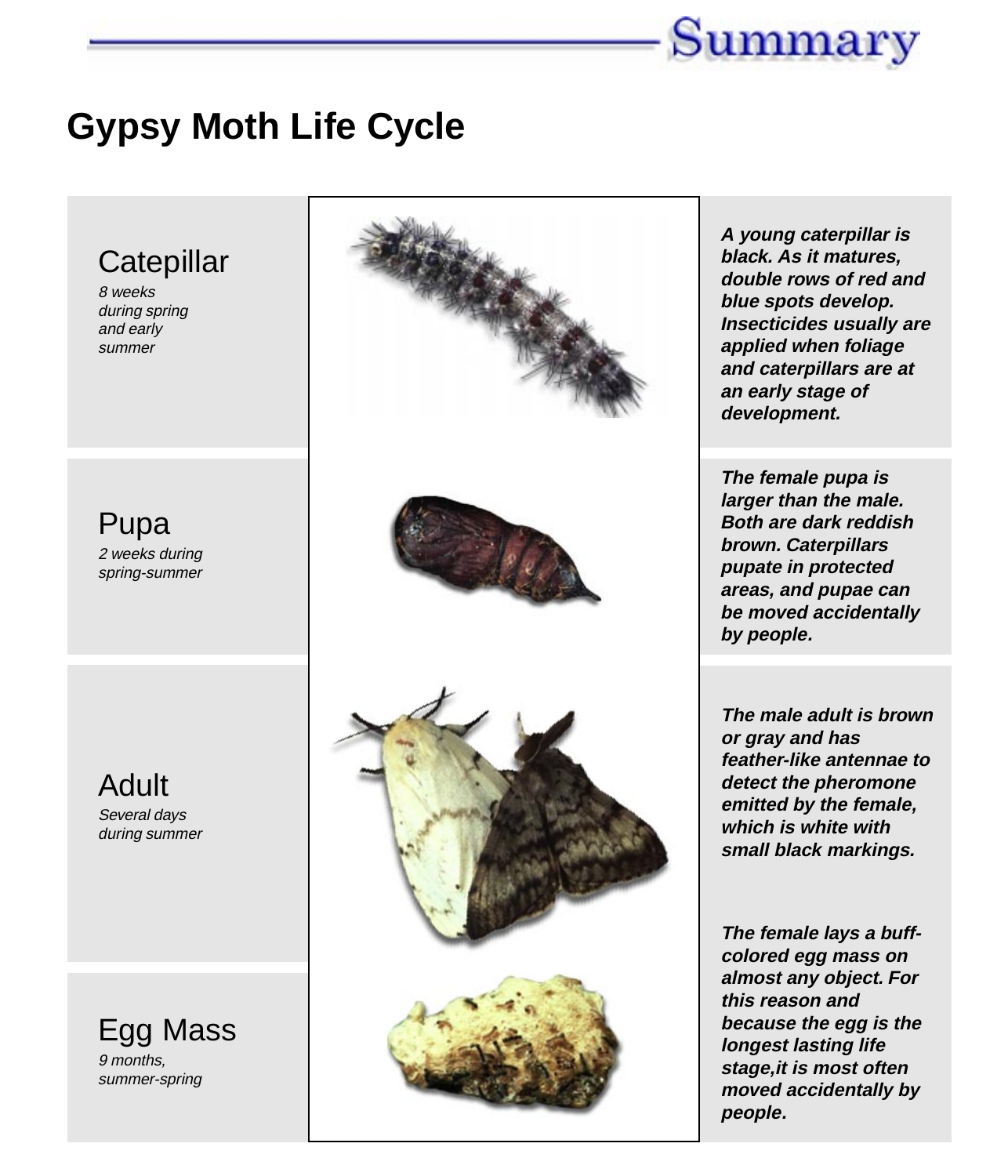

range from using no strategy to using one or more strategies to reduce damage caused by outbreaks where the gypsy moth is established (suppression), eliminate isolated infestations that are detected in other areas of the country (eradication), and slow the insect's rate of spread from the area where it is established (slow the spread).

No suppression, eradication, or slow-the-spread projects will be conducted as a direct result of the decision on the environmental impact statement. Each decision to conduct a treatment project would be made only after a site-specific environmental analysis of the treatment proposal has been conducted. Project proposals will also be analyzed for compliance with applicable Federal laws such as the Endangered Species Act; Wilderness Act; Wild, Scenic, and Recreational Rivers Act; and National Historic Preservation ACC and with presidential



*Gypsy moth caterpillars feed on hundreds of tree species.*

executive orders concerning natural resource issues, such as environmental justi~e and floodplain and wetland protection; as well as any applicable State laws.

Proposed treatment projects will be analyzed on an individual basis to determine whether they are environmentally acceptable, biologically sound, and economically feasible. Suppression projects are often cost efficient, depending on the resource manager's or landowner's objectives and the values at risk. Benefits of suppression include avoiding tree loss that would affect recreation, property, watershed, wildlife habitat, or timber values. The greatest economic benefit of eradication is the absence of long-term suppression costs. A 1991 economic analysis indicated that significant economic efficiency is possible with the slow-the-spread strategy.

Certain gypsy moth management activities are outside the scope of this environmental impact statement and, consequently, are not examined. These activities include regulatory actions (such as treatment of quarantined items infested with gypsy moths), the boarding and inspection of ships entering seaports, and research and methods development activities carried out by the Forest Service and APHIS, as well as actions against the gypsy moth by other agencies or individuals.

### **Parts of the Environment That May Be Affected**

Within the United States all areas where the gypsy moth is established and could become established constitute the affected environment. Establishment of the gypsy moth in an area depends on the presence of shrubs and trees with leaves that the insect prefers to eat.

The foliage of hardwood trees, particularly of oaks, is preferred by the gypsy moth. At risk from defoliation and damage are at least311 million acres of publicly and privately owned forests dominated by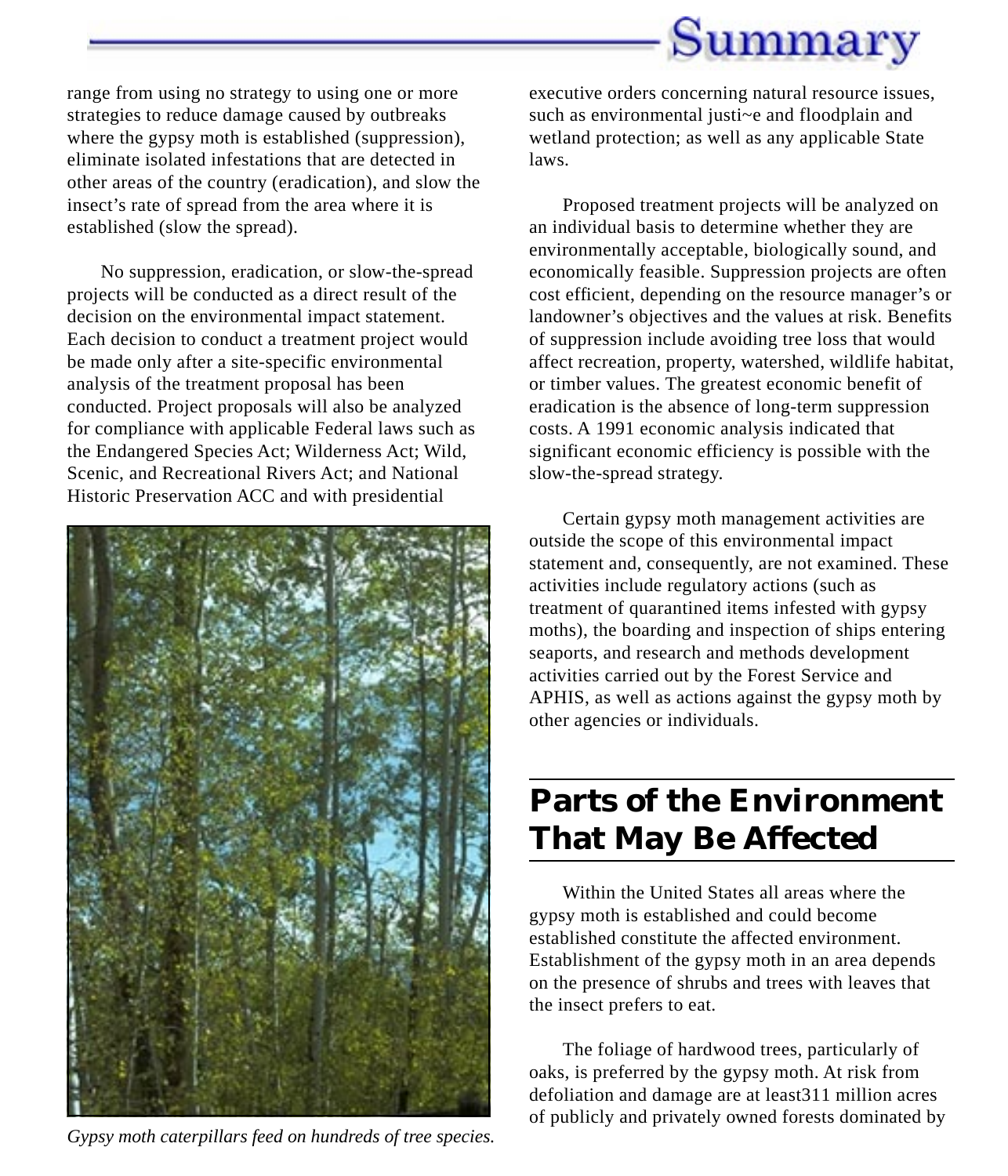

### **Susceptible Forest Type Groups**



hardwoods. The Asian strain also feeds on conifers such as larch and Douglas-fir. Also at risk are countless urban and rural forested areas throughout the country where plants susceptible to both gypsy moth strains grow naturally or have been planted, such as forested areas in cities, towns, and communities; greenways; parks; wildlife reserves; areas along streams and rivers; and small woodlots.

### **Strategies**

The area of the United States where the European strain of the gypsy moth is established is called the **generally infested area**. Next to this area is a band 50 to 100 miles wide, called the **transition area**, where the gypsy moth is spreading from the generally infested area. The area where the gypsy moth is not established, is called the **uninfested area**. Isolated infestations, the result of accidental spread of the gypsy moth by people, are found in this *Large numbers of caterpillars suddenly appear*



*during gypsy moth outbreaks.*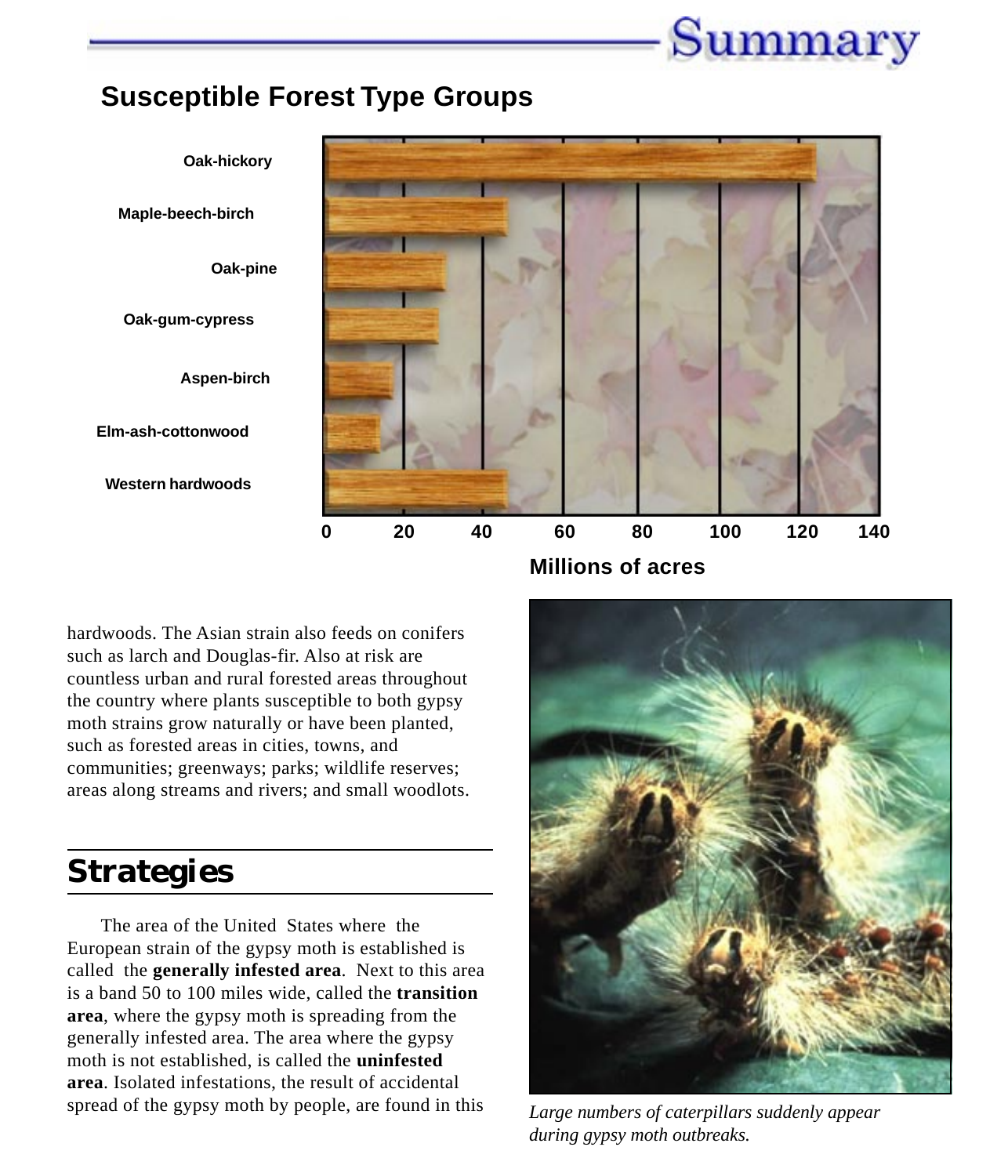

area. Different management strategies apply in these areas: suppression in the generally infested area, slow the spread in the transition area, and eradication of isolated infestations of the European strain in the uninfested area. In addition, the Asian strain maybe eradicated wherever feasible, including the generally infested area.

### *Suppression*

The objective of suppression is to reduce outbreak populations of gypsy moth caterpillars, thus minimizing heavy defoliation. Suppression does not eliminate the gypsy moth from the generally infested area, but reduces damage to ecosystems and effects on people in treated areas. Treatments available for use in suppression are application of the biological insecticides *Bacillus thuringiensis* var. *kurstaki* and the gypsy moth Nucleopolyhedrosis virus (Gypchek), and the chemical insecticide diflubenzuron.

Participation of State or other Federal agencies in cooperative suppression projects is voluntary. Private landowners may participate by coordinating with State and local agencies.

Within the generally infested area, the U.S. Department of Agriculture would provide assistance to cooperating Federal and State agencies for suppression projects wherever gypsy moth outbreaks are likely to cause defoliation. Projects may be conducted in residential areas, recreation areas, uninhabited forests, and special-use areas such as scenic byways and watersheds.

### *Eradication*

The objective of eradication is to eliminate isolated infestations of the gypsy moth that are detected in the uninfested area of the United States, to prevent the insect from becoming established. Infestations of the European strain would be eliminated wherever they are detected in the uninfested area. In addition, infestations of the Asian

including the generally infested area when the time, location, and extent of the introduction can be determined or developed from deductive, circumstantial, or investigative information. The objective of treating infestations of the Asian strain in the generally infested area is to eliminate all of the gypsy moths that exhibit traits characteristic of the Asian gypsy moth.



*People unknowingly give gypsy moth a free ride.*

Treatments available for eradication are application of the biological insecticides *Bacillus thuringiensis* var. *kurstaki* and Gypchek the chemical insecticide diflubenzuron; as well as the use of mass trapping, mating disruption, and sterile insect release. The smaller the treatment area the more likely that noninsecticidal treatments can be used.

The most common cause of isolated infestations is movement of outdoor household articles from the generally infested area to the uninfested area. Therefore, the most likely locations for future isolated infestations are wooded residential areas with high incidence of relocation by people. Sawmills, nurseries, mobile home parks, and tourist attractions such as campgrounds and State and National Parks are other likely locations for isolated infestations.

The U.S. Department of Agriculture does not require private landowners to participate in eradication projects. Participation is governed by State law and by the policies and regulations of the cooperating State agency. In some States, participation in eradication projects maybe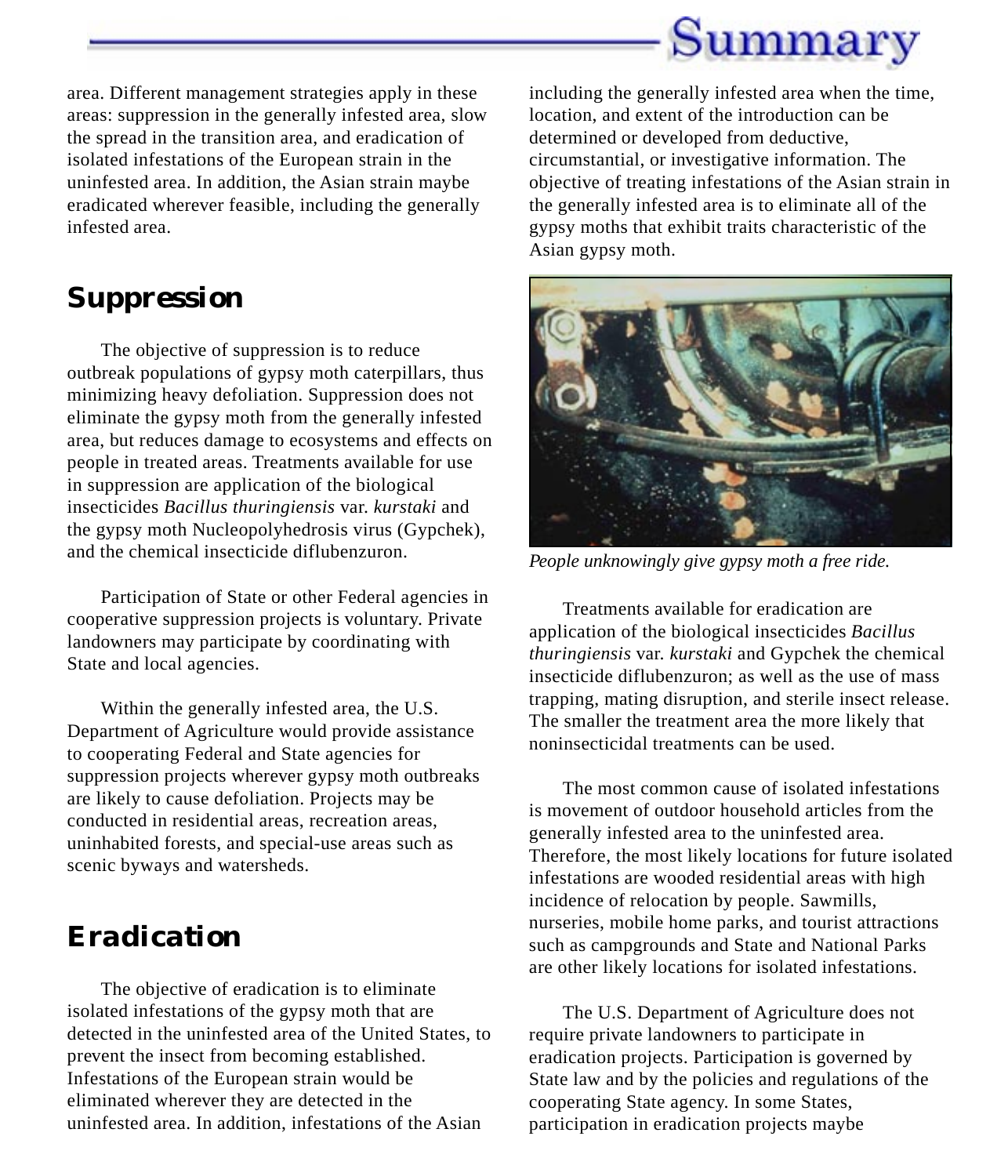

mandatory. If it is determined that State actions are inadequate, the Secretary of Agriculture can declare an emergency and conduct an eradication project.



*Slow the spread involves intensive surveys to find the gypsy moth.*

### *Slow the Spread*

The objective of slow the spread is to slow the rate of spread of the European strain of the gypsy moth from the generally infested area, to delay the impacts and costs associated with gypsy moth outbreaks. This strategy, which is being tested in a pilot project, entails intensively surveying the transition area and aggressively treating pockets of low-level gypsy moth populations to keep them from increasing rapidly.

Treatments available for use in slow the spread are application of the biological insecticides *Bacillus thuringiensis* var. *kurstaki* and Gypchek and the chemical insecticide diflubenzuron, as well as the use of mass trapping, mating disruption, and sterile insect release.

### **Alternatives Considered**

The strategies of suppression, eradication, and slow the spread-or their absence—are the building blocks for six alternatives analyzed in the environmental impact statement:

**Alternative 1.** No suppression, no eradication, no slow the spread **Alternative 2.** Suppression **Alternative 3.** Eradication **Alternative 4.** Suppression and eradication **Alternative 5.** Eradication and slow the spread **Alternative 6.** Suppression, eradication, and slow the spread (preferred alternative).

The alternatives describe how the U.S. Department of Agriculture could respond to the gypsy moth on State and private lands through State agencies, and on Federal lands through appropriate Federal land management agencies.

All alternatives have two elements in common:

- They offer USDA support for an integrated pest management approach to manage the gypsy moth in the United States.
- They include delivery of technical advice and support to State and Federal cooperators by the Forest Service and APHIS.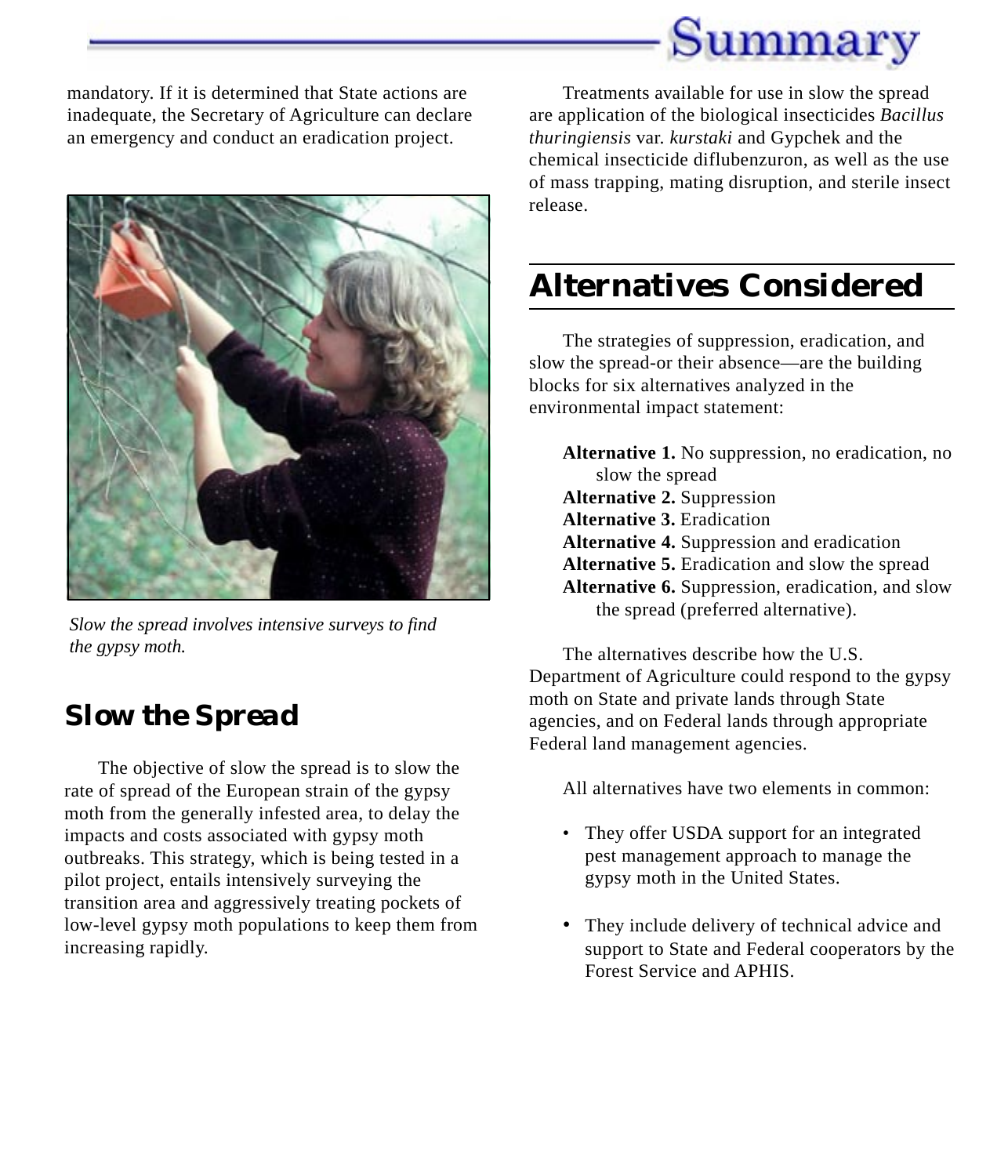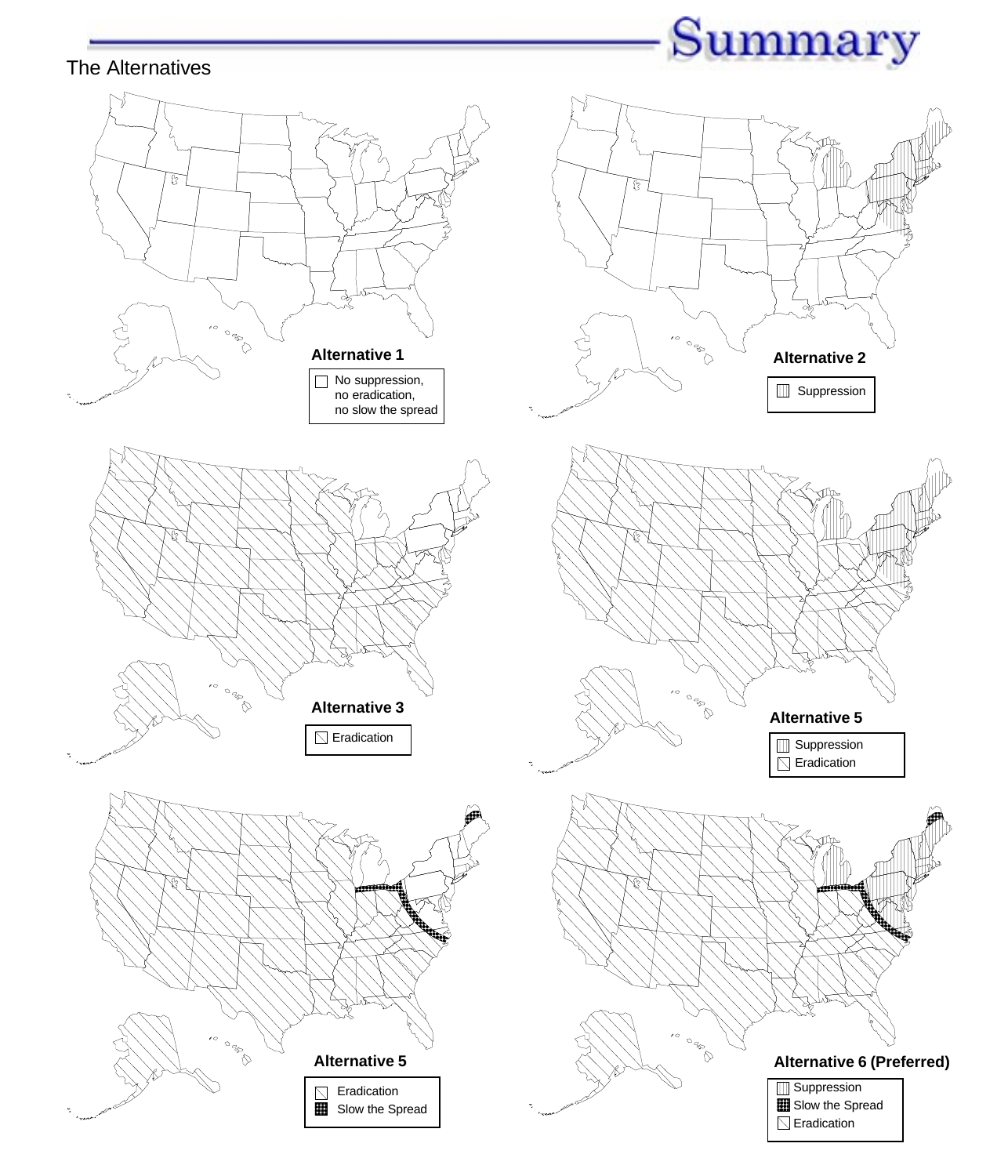

### **What Are People's Concerns?**

To learn the concerns of interested and affected people across the country, the preparers of the environmental impact statement invited public comments for 120 days through a notice in the *Federal Register*, mailings, news releases, articles, and presentations to natural resource managers.

Most of the concerns that were within the scope of the environmental impact statement were centered around the following issues:

- 1. How does the presence of the gypsy moth affect people and the environment?
- 2. How do the insecticide treatments applied to the gypsy moth affect people and the environment?
- 3. How do the noninsecticidal treatments applied to the gypsy moth affect people and the environment?



*People's concerns include spraying insecticides and low flying aircraft.*

A variety of specific concerns related to the gypsy moth was identified from more than 800 letters received from the public. Specific concerns that are within the scope of the environmental impact statement were analyzed. The following list of broad topics by which the proposed alternatives could be evaluated and compared was developed:

> Human health and safety Social and economic characteristics Perceptions and behaviors Economics Recreation Ecological characteristics Nontarget organisms Forest condition Water quality Microclimate Soil productivity and fertility.

### **What Would Be the Consequences of the Alternatives?**

The alternatives were evaluated by comparing environmental consequences and how each alternative addressed these criteria:

- Meeting the USDA goal of reducing the adverse effects of the gypsy moth nationwide by protecting forests and trees
- Affording the U.S. Department of Agriculture flexibility in managing or assisting others in managing affected ecosystems.
- Estimated conditions throughout the United States by the year 2010 (conditions in 1994 are provided for comparison-see box)
- How they respond to the three issues, that is, whether they pose risks to people or the environment from the gypsy moth, insecticides, or noninsecticidal treatments.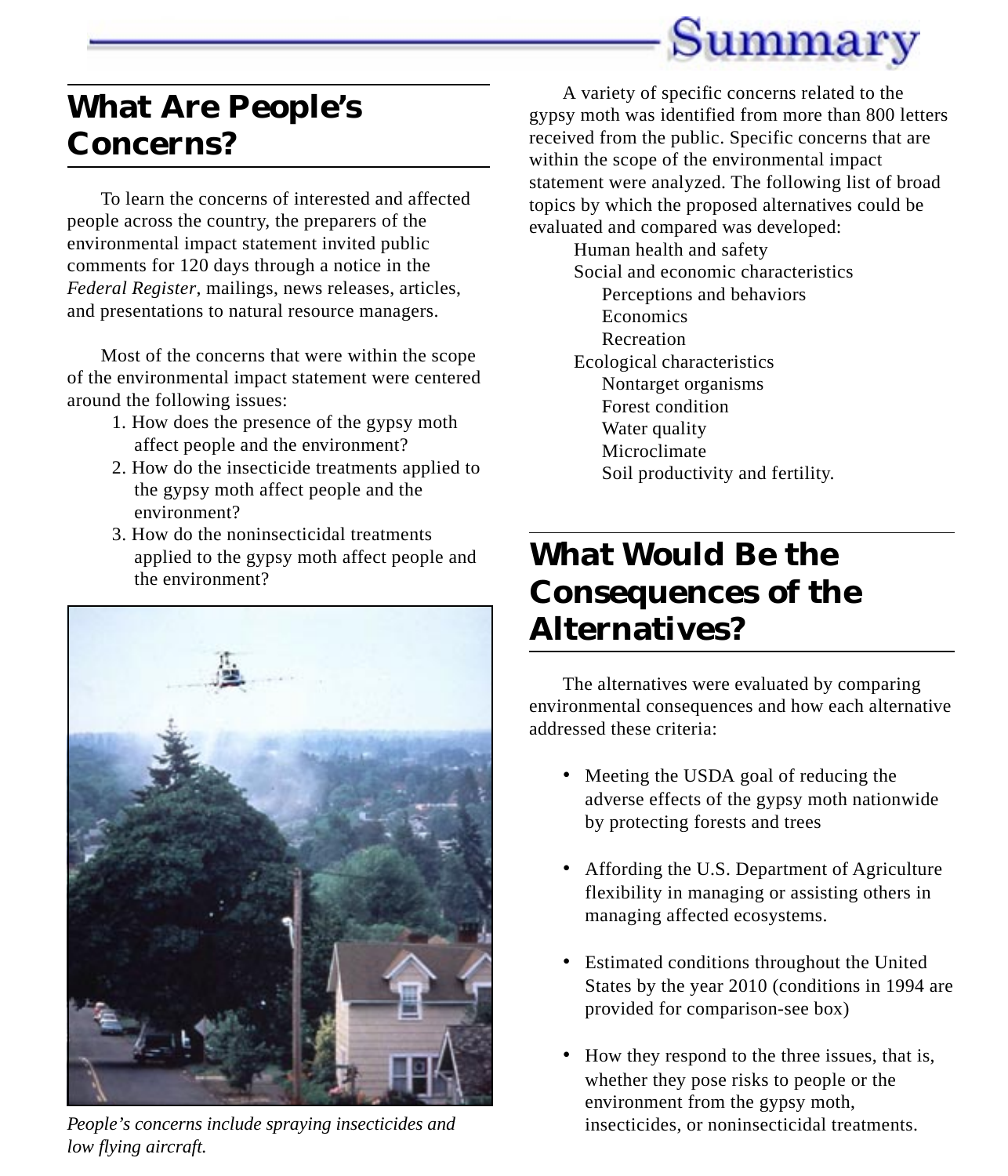

#### **Conditions in 1994**

#### **Generally infested area**

Total size . . . . . . . . . . . . . 155,874,560 acres Gypsy moth outbreaks and defoliation . . . . . . . . . 881,752 acres Suppression treatments. . .649,653 acres **Transition area** Slow-the-spread treatments. . .34,309 acres **Uninfested area** Isolated infestations. . . . . . . . . . 38 infestations Eradication treatments. . . . . .71,826 acres

### *Alternative 1. No Suppression, No Eradication, No Slow the Spread*

Under alternative 1, the U.S. Department of agriculture would do nothing to reduce the adverse effects of the gypsy moth in the United States. The effects of implementing this alternative arise from the presence of gypsy moth caterpillars and the defoliation they cause. Because no strategies are available, natural resource professionals would have little flexibility to manage affected ecosystems nationwide.



*Caterpillar droppings are an unwanted addition to a picnic (Photo by Nate Bacon, photographer)*

The generally infested area could grow to 685million acres by 2010. Effects associated with the gypsy moth would be possible on 69 million of those acres.

In the transition area, the gypsy moth would continue to spread from the generally infested area. In 2010, effects from the gypsy moth would be possible on 5 million acres.

By 2010 additional areas within the uninfested area could become generally infested due to isolated infestations of the gypsy moth left untreated. Effects similar to those expected in the generally infested area could also occur on those acres. In 2010 alone, an estimated 76 new isolated infestations could occur.

### *Alternative 2. Suppression*

Under alternative 2, the U.S. Department of Agriculture would reduce the adverse effects of the gypsy moth only in the generally infested area. Flexibility to manage affected ecosystems would be high in this area.

The generally infested area could grow to 685 million acres by 2010. Gypsy moth outbreaks could occur on 69 million of those acres, and 12 million acres likely would be treated with insecticides. Effects associated with insecticide treatments would be possible in treated areas. Effects from the gypsy moth would be possible on 57 million acres where outbreaks would probably not be treated.

In the transition area, the outlook would be the same as under alternative 1.

By 2010 additional areas within the uninfested area could become generally infested due to isolated infestations of the gypsy moth left untreated. Effects similar to those expected in the generally infested area could also occur on those acres. In 2010 alone, 76 new isolated infestations could occur.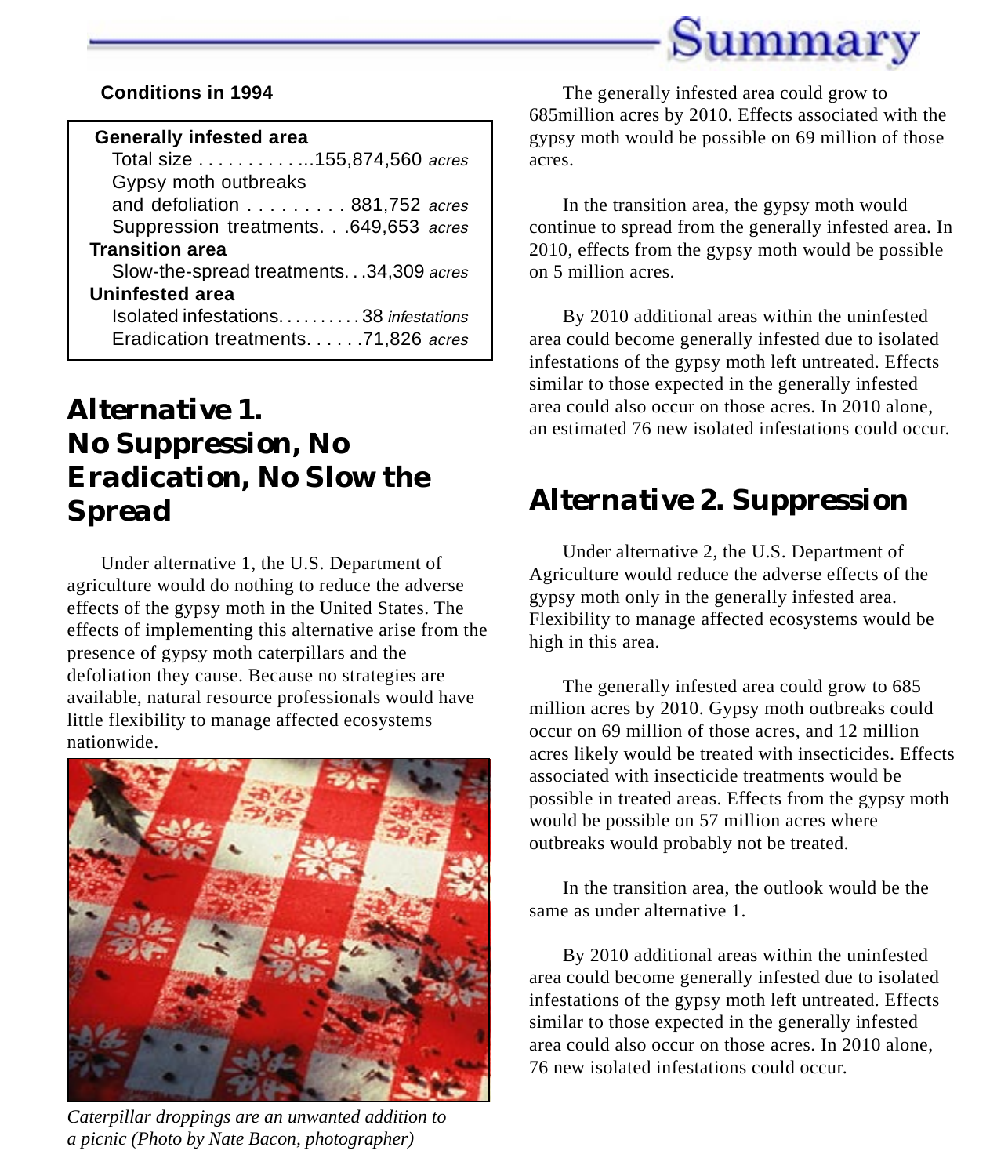

### *Alternative 3. Eradication*

Under alternative 3 the U.S. Department of Agriculture would reduce the potential for adverse effects of the gypsy moth in the uninfested area, and of the Asian strain anywhere in the United States. Flexibility to manage affected ecosystems would be high in local areas with isolated infestations.

The generally infested area could grow to 305 million acres by 2010. Effects associated with the gypsy moth would be possible on 14 million acres.

In the transition area, the gypsy moth would continue to spread. In 2010, effects from the gypsy moth would be possible on 500,000 acres.

In the uninfested area, all isolated infestations found since 1994 would have been eliminated.

There would be no effects from the gypsy moth in the uninfested area. The 263 new isolated infestations projected for 2010 would be eradicated. Effects from insecticide treatments could occur on 484,000 acres, and effects from noninsecticidal treatments would be possible on 36,000 acres.

### *Alternative 4. Suppression and Eradication*

Alternative 4 represents no change from the current gyps y moth program. The U.S. Department of Agriculture would reduce the potential for adverse effects of the gypsy moth in both the generally infested and uninfested areas, and of the Asian strain anywhere in the United States. With two strategies available, flexibility to manage ecosystems would be higher than under alternatives 2 and 3.

The generally infested area could grow to 305 million acres by 2010. Effects associated with the gypsy moth would be possible on 12 million acres.

Effects from insecticide treatments could occur on 2 million acres.

In the transition area, the outlook would be the same as under alternative 3.

In the uninfested area, all isolated infestations found since 1994 would have been eliminated. There would be no effects from the gypsy moth in the uninfested area. The 263 new isolated infestations projected for 2010 would be eradicated. Effects from insecticide treatments could occur on 484,000 acres, and effects from noninsecticidal treatments on 36,000acres.

### *Alternative 5. Eradication and Slow the Spread*

Under alternative 5, the U.S. Department of Agriculture would reduce the potential for adverse effects of the gypsy moth in both the uninfested and transition areas, and of the Asian strain anywhere in the United States. With two strategies available, flexibility to manage ecosystems would be the same as under alternative 4 and higher than under alternatives 2 and 3. To slow the spread of the gypsy moth from the generally infested area, pockets of gypsy moths detected in the transition area could be treated with insecticides or noninsecticidal treatments.

The generally infested area would grow to 204 million to 271 million acres by 2010 depending on the success of the slow-the-spread strategy. Effects from the gypsy moth could occur on 8 million to 12 million of those acres.

In the transition area, slow-the-spread projects would be conducted on 250,000 to 300,000 acres by 2010. Effects from insecticide treatments could occur on 230,000 to 270,000 acres, and effects from noninsecticidal treatments would be possible on 20,000 to 30,000 acres.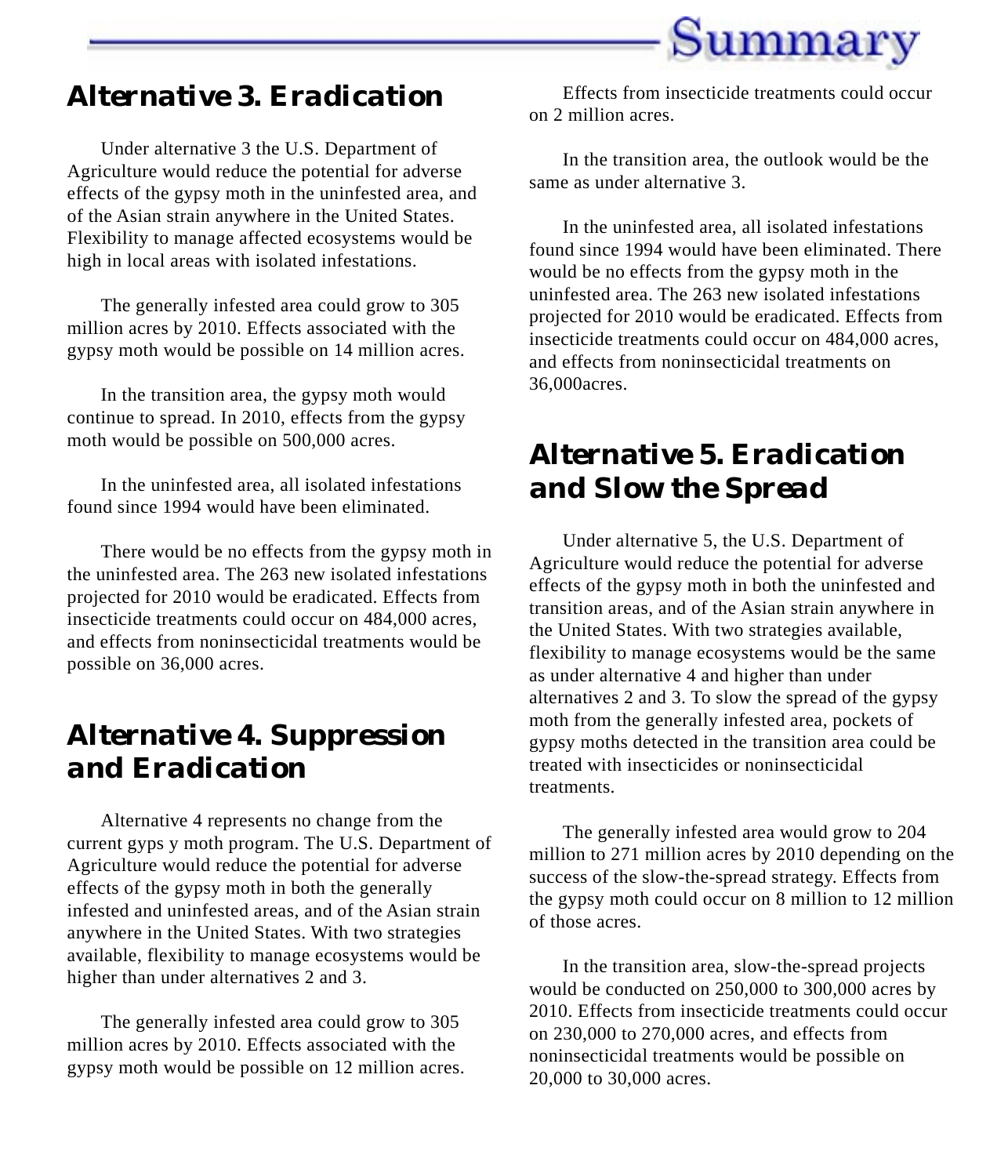

In the uninfested area, all isolated infestations found since 1994 would have been eliminated. There would be no effects from the gypsy moth in the uninfested area. In 2010, the number of isolated infestations would range from 284 to 324 depending on the success of slow-the-spread projects. Eradication projects could result in effects from insecticide treatments on 530,000 to 605,000 acres, and from noninsecticidal treatments on 40,000 to 45,000 acres.

### *Alternative 6. Suppression, Eradication, and Slow the Spread*

Under alternative 6 —the preferred alternative the U.S. Department of Agriculture would fully pursue its goal of reducing adverse effects of the gypsy moth (including the Asian strain) anywhere in the United States. A full range of strategies would be available, and flexibility to manage affected ecosystems would be high nationwide — higher overall than under all other alternatives.

The generally infested area would grow to 204 million to 271 million acres by 2010. Effects from insecticide treatments would be possible on 1.0 million to 2.0 million acres where gypsy moth outbreaks would be suppressed. Effects from the gypsy moth would be possible on 7 million to 10 million acres where outbreaks are not treated. Acres affected would vary depending on the success of the slow-the-spread strategy.

In the transition area, the outlook would be the same as under alternative 5.

In the uninfested area, all isolated infestations found since 1994 would have been eliminated. There would be no effects from the gypsy moth in the uninfested area. In 2010, 284 to 324 new isolated infestations could occur depending on the success of the slow-the-spread strategy. Effects from insecticide treatments used in eradication projects could occur on 530,000 to 605,000 acres, and from noninsecticidal treatments on 40,000 to 45,000 acres.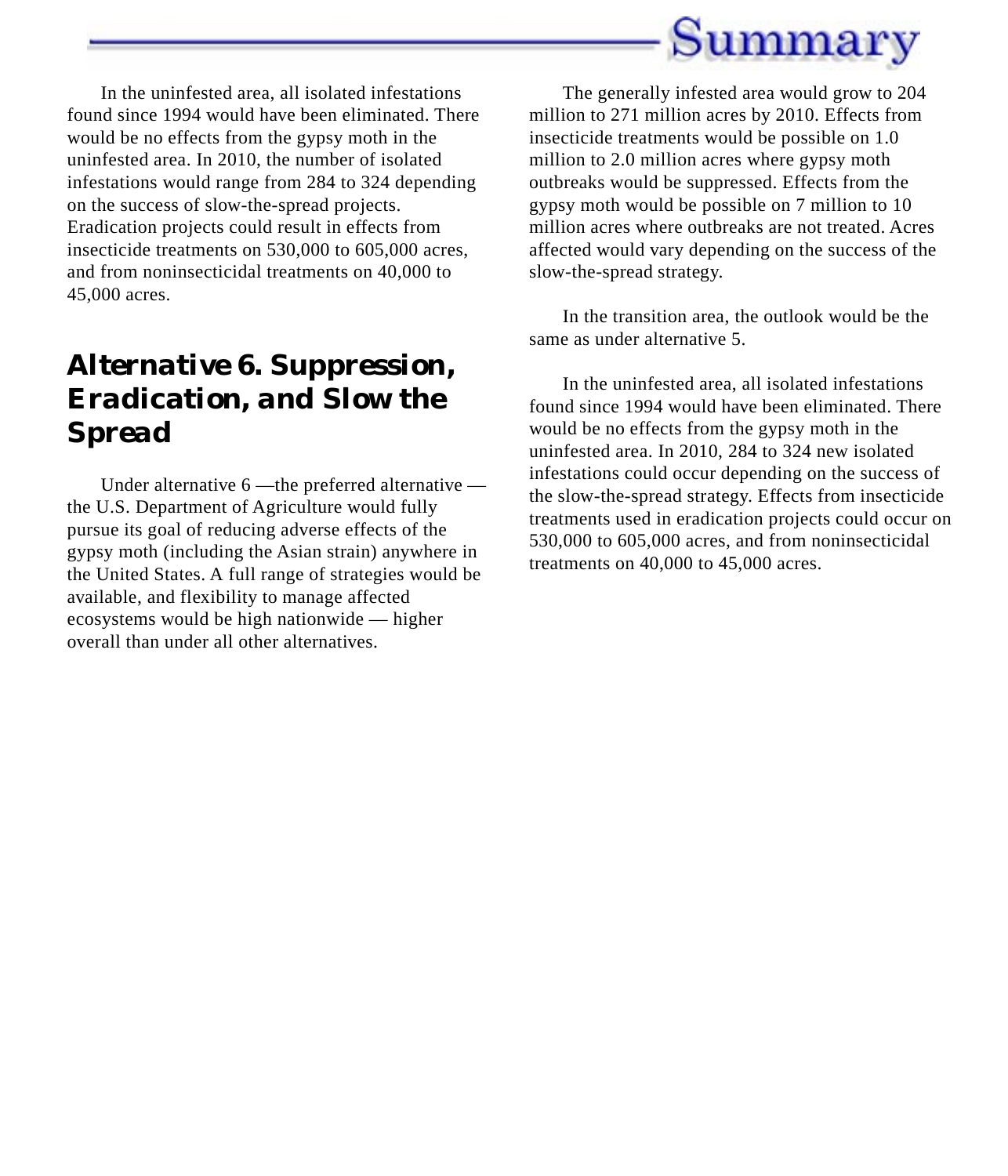

### **Effects of the Gypsy Moth and Treatments**

Effects associated with the gypsy moth and available treatments that could be used in the USDA gypsy moth program are described in general in this section. Where the choice is made not to treat the gypsy moth, effects would be from the insect. In some parts of the generally infested area, gypsy moth populations will be too low to affect people or the environment.

Risk assessments were prepared to logically and scientifically examine how the gypsy moth,

insecticide treatments, and noninsecticidal treatments affect human health and the environment.

### *How People May Be Affected by the Gypsy Moth*

After being exposed to young caterpillars during moderate or heavy gypsy moth outbreaks, children and others who spend a lot of time outside may develop rashes or other skin irritation. Irritation to the eyes or respiratory tract is also possible. Some individuals may develop an allergy to the gypsy moth after repeated exposures over one or more years.

|                                                | Alternative and strategy <sup>1</sup> |               |             |             |            |                                      |
|------------------------------------------------|---------------------------------------|---------------|-------------|-------------|------------|--------------------------------------|
| Treatment <sup>2</sup><br>options              | $\mathbf 1$                           | $\frac{2}{S}$ | $rac{3}{E}$ | 4<br>S<br>E | 5<br>E STS | 6<br>$\mathbf{s}$<br>E<br><b>STS</b> |
|                                                | <b>Insecticide treatment</b>          |               |             |             |            |                                      |
| <b>Bacillus thuringiensis</b><br>var. kurstaki |                                       |               |             |             |            |                                      |
| Diflubenzuron                                  |                                       |               |             |             |            |                                      |
| Gypsy moth virus                               |                                       |               |             |             |            |                                      |
|                                                | Noninsecticide treatment              |               |             |             |            |                                      |
| <b>Mass</b><br>trapping                        |                                       |               |             |             |            |                                      |
| Mating<br>disruption                           |                                       |               |             |             |            |                                      |
| Sterile insect<br>release                      |                                       |               |             |             |            |                                      |

### **Strategies and treatment options available under the alternatives**

<sup>1</sup> S = suppression strategy: Reduce damage caused by the gypsy moth in the generally infested area **E** = eradication strategy: Prevent establishment of isolated infestations of the gypsy moth

**STS** = slow the spread strategy: Slow the spread of the gypsy moth in the transition area <sup>2</sup> No treatment is an option in all the alternatives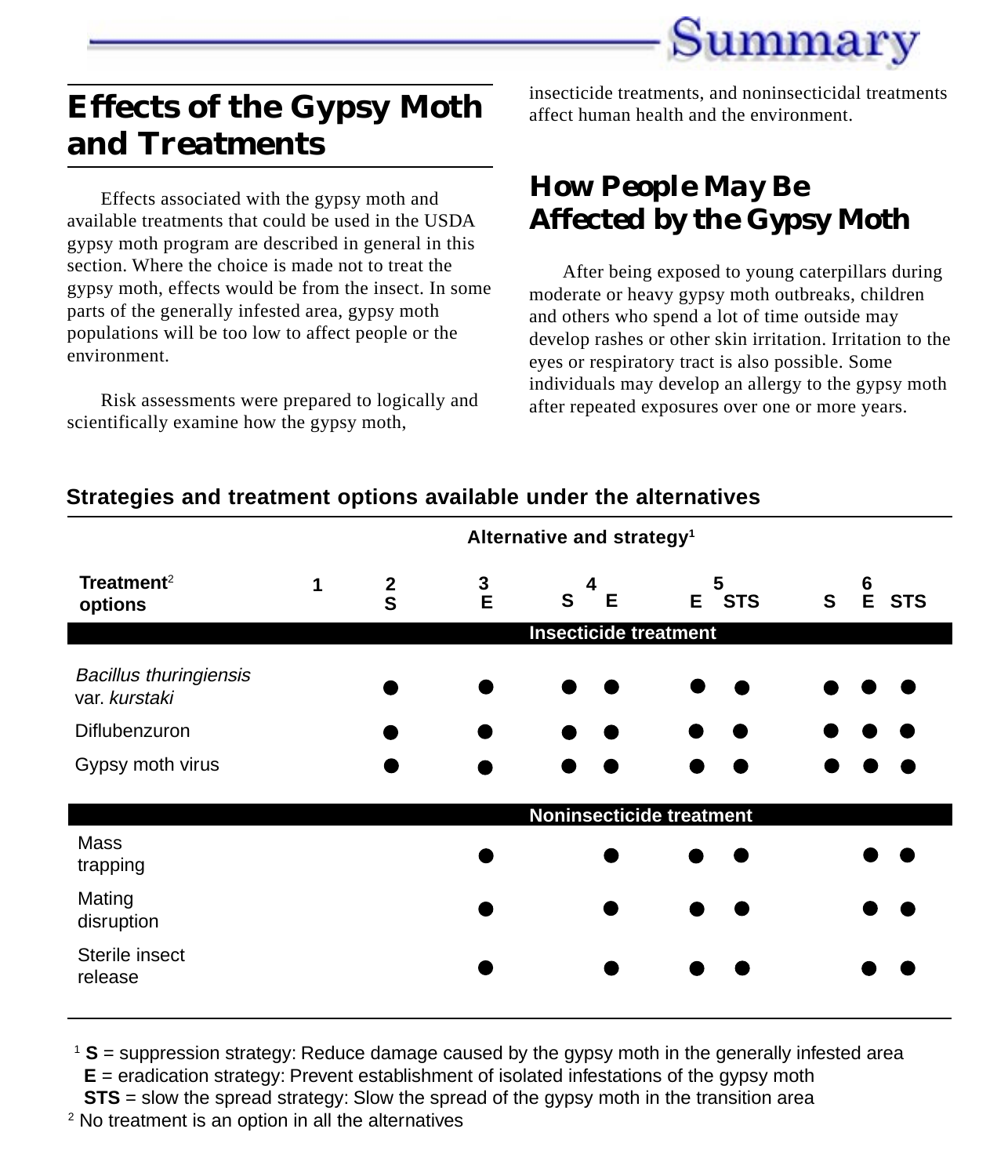

On rare occasions gypsy moth outbreaks can create a safety hazard, as caterpillars and their droppings can make roads and walkways slippery. Falling limbs can pose a hazard when trees die as a result of defoliation.

Infestations that are particularly bothersome to people or have a significant adverse effect on esthetic values can induce stress in some individuals.

Because some people will spend less time in outdoor activities to avoid contact with the gypsy moth, and repeated heavy defoliation can change the character of an area, recreation and tourism businesses may suffer. Economic losses can also result from the damage to trees on woodlots and subsequent reduction in property values.

Property owners may incur costs for treating the gypsy moth, removing caterpillars or their droppings, removing or scraping egg masses, repainting buildings, pruning or removing trees, and replacing damaged or dead trees and shrubs.



*Contact with caterpillars may cause a rash.* (Photo by Nate Bacon, photographer)



*Homewowners are faced with cleanup after an outbreak.*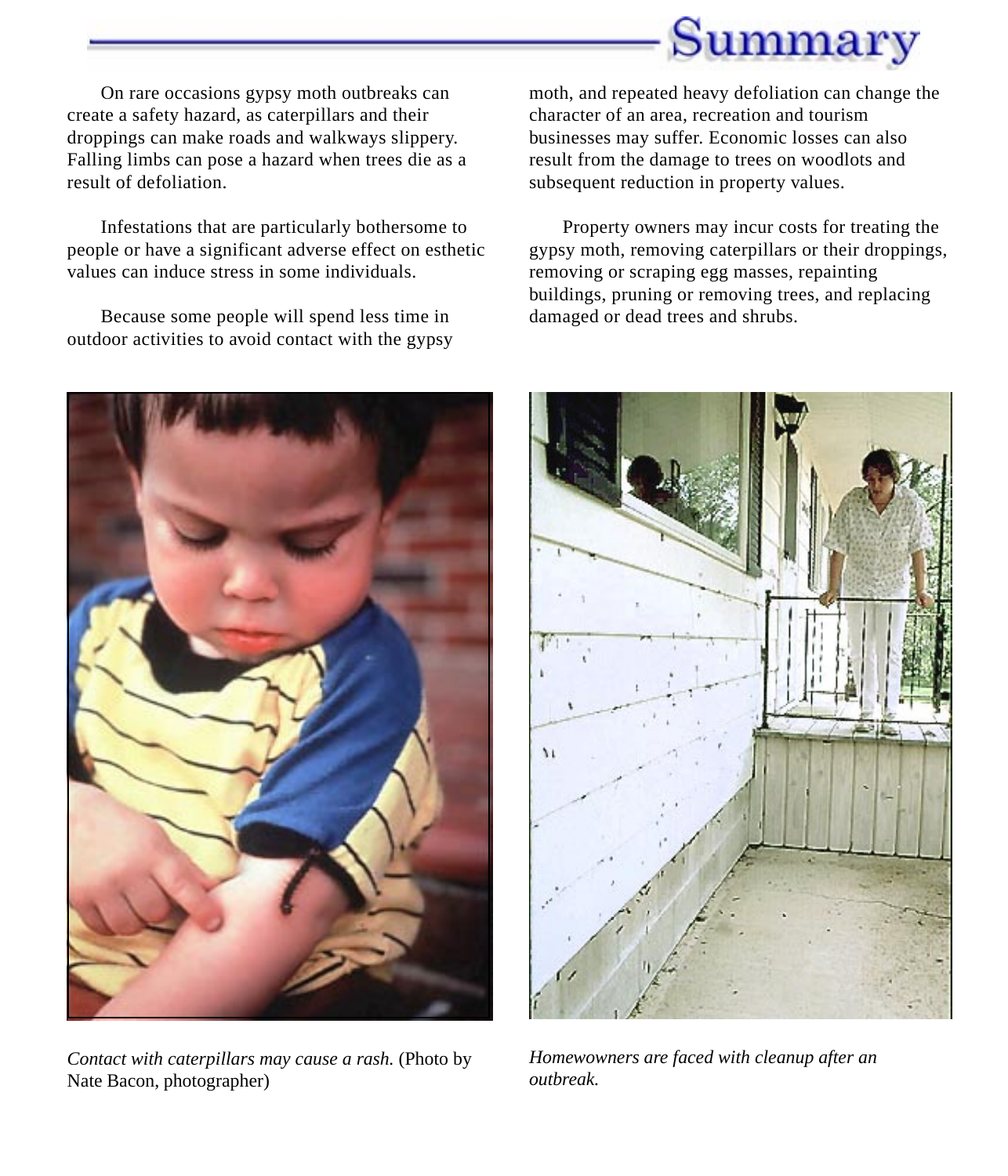

### *How the Environment May Be Affected by the Gypsy Moth*

Ecological effects from the gypsy moth vary depending on population levels, the amount of defoliation, and the duration of an outbreak. Defoliation is light (less than 30 percent) when gypsy moth populations are at low levels. Defoliation is moderate (30-60 percent) or heavy (more than 60 percent) during population outbreaks, which may last for 1 to 3 years. Effects are noticeable after moderate and heavy defoliation.

#### **Low Populations and Light Defoliation**

In the absence of outbreaks, as gypsy moth populations build, the numbers of certain natural enemies of the insect, such as the gypsy moth virus, parasites, and disease-causing fungi may increase.



*Oak trees may produce no new acorns the year of heavy defoliation.*

#### **Moderate Outbreaks and Defoliation**

#### *Nontarget Organisms*

Changes in populations of nontarget organisms may occur as a result of changes in habitat and availability of food after moderate defoliation. Shortlived changes may include increases in gypsy moth parasites and in numbers and types of birds. Populations of some bird species, such as flycatchers, may decline, as may those of gray squirrel and various amphibians. Increases in water temperature could cause short-term increases in aquatic insects, but the habitat quality of some marginal trout streams may decline. Numbers and types of other insects may decrease.

Long-term changes—after two or three consecutive years of moderate defoliation—may include an increase or decrease in numbers of gray squirrel and white-footed mouse, depending on longterm survival rates of trees and the capacity of dominant oaks to produce acorns. Numbers of nongame bird species may increase, but neotropical migrants may not be affected. Salamander populations should benefit from increases in dead and down branches and trees. The numbers and types of pollinators and other insects may increase in response to greater variety within the plant community.

#### *Forest Condition*

Short-term impacts of moderate defoliation on forest condition may be slight. Tree health may begin to deteriorate, growth of wood in susceptible trees may decline, and growth of vegetation beneath the tree canopy may increase. After 2 years of defoliation, oaks may begin to produce fewer acorns (hard mast), a situation that can persist for as long as 5 years. Production of berries and other fruit (soft mast) could increase should shrubs and herbaceous plants increase. If an outbreak continues for a third year, the abundance of organisms that attack weakened trees, such as shoestring fungus and two-lined chestnut borer, increases.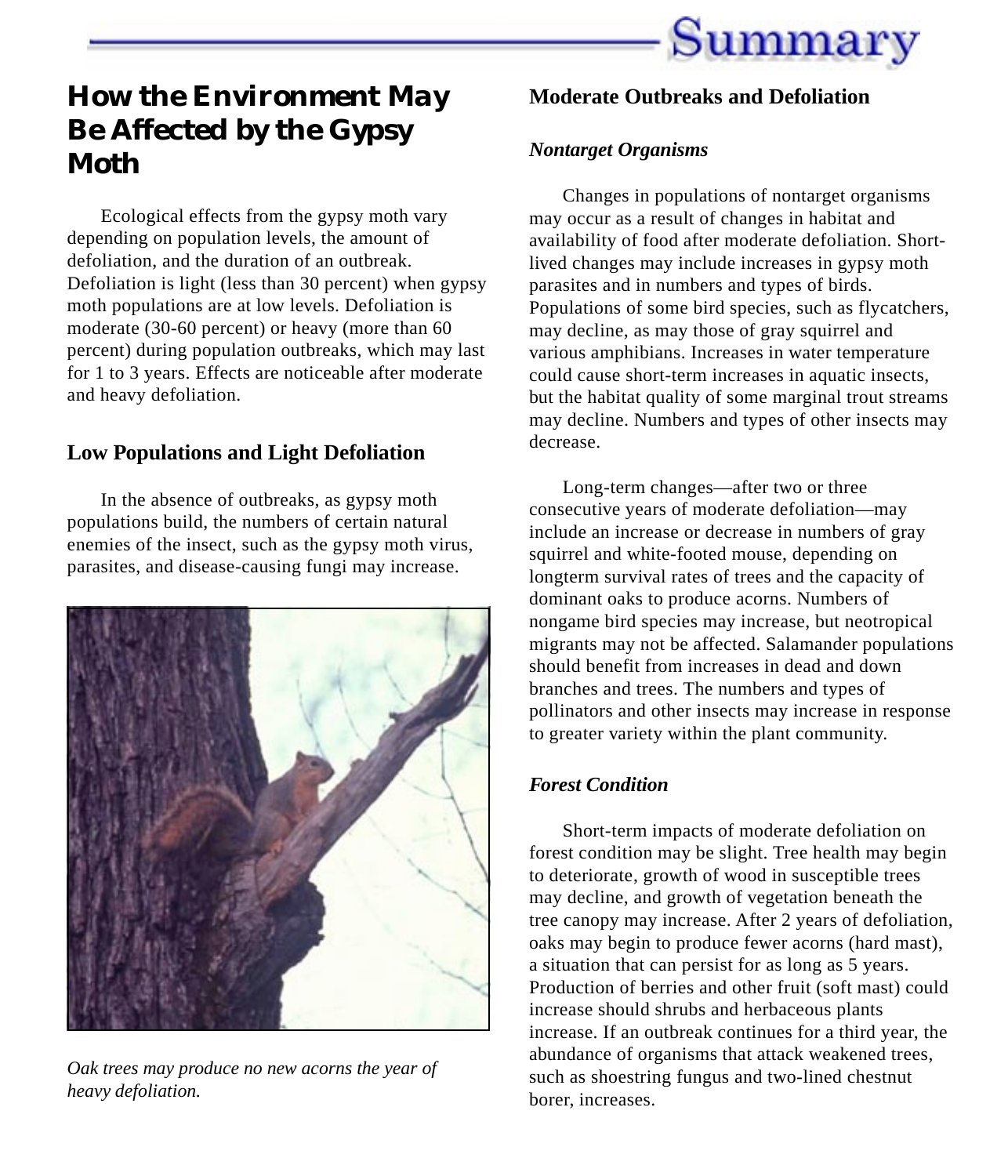



*and den sites.*

In the long term, after two or more years of moderate defoliation, some of the shorter subdominant trees may die, resulting in a more onestoried forest. Tree species favored by the gypsy moth will probably decline and less-favored species will thrive. The growth of species that do well in shade, such as red maple, will accelerate. In surviving dominant oaks, the production of acorns eventually will return to predefoliation levels. The forest as a whole will probably become less susceptible to feeding by the gypsy moth. .

#### *Water Quality*

Slight short-term increases in water temperature and water yield, as well as decreases in dissolved oxygen, may result from moderate defoliation.

Long-term effects should be few. Sustained moderate outbreaks could result in a seasonal increase in water temperature—for a decade or more—in small streams bordered by susceptible vegetation.

#### *Microclimate, and Soil Productivity and Fertility*

Moderate defoliation may cause an increase in the seasonal temperature of soil and leaf litter, and increased exposure to sunlight, resulting in shortterm increases in biological productivity on the forest floor.

### **Heavy Outbreaks and Defoliation**

#### *Nontarget Organisms*

Short- and long-term effects of heavy but not complete defoliation on nontarget organisms will probably be similar to those of several years of moderate defoliation. Even 1 year of complete defoliation, however, will have dramatic effects on caterpillars of moths and butterflies, which could suffer large-scale starvation.

Short-term impacts of two or more years of heavy defoliation can be dramatic. The numbers of *Trees killed as a result of defoliation provide nest*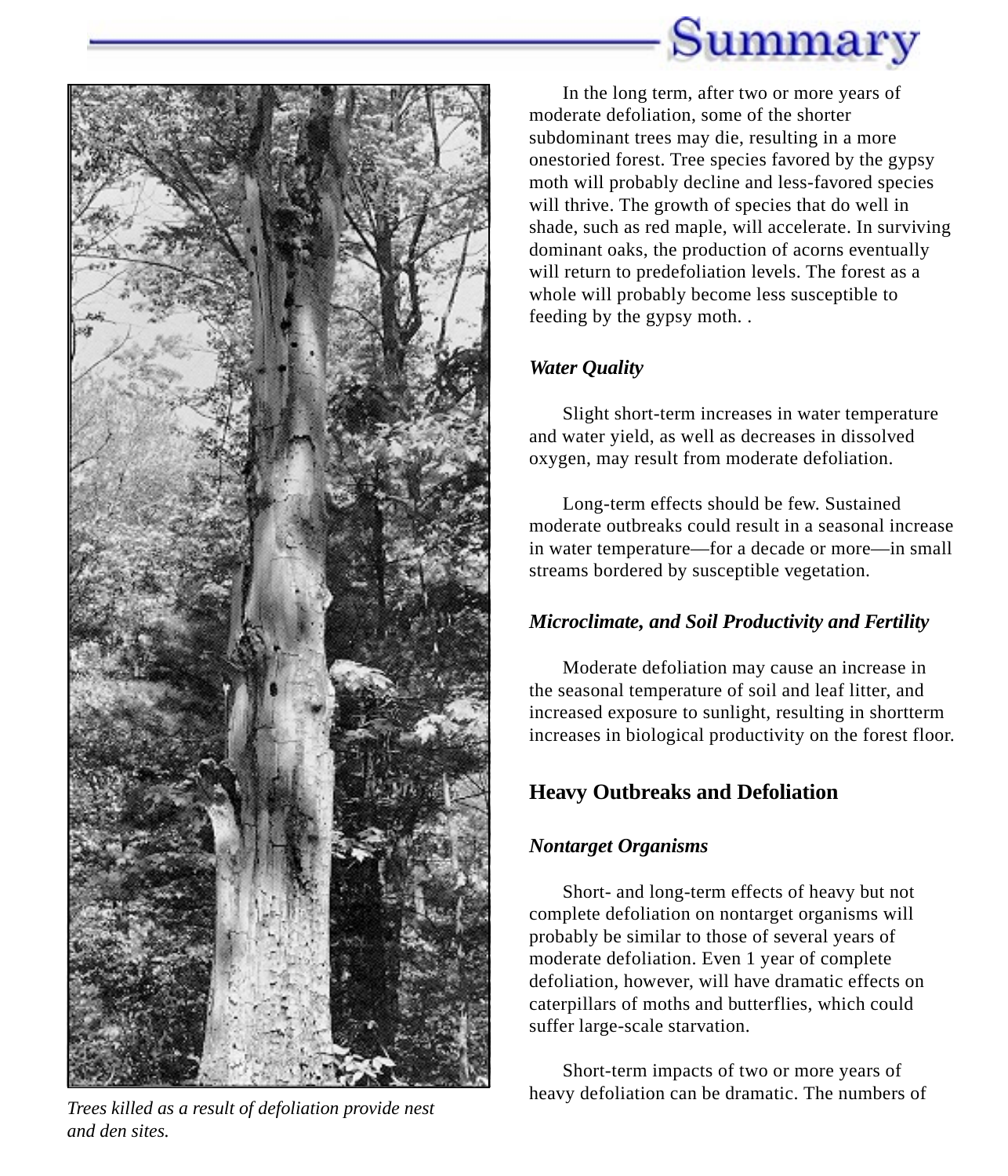

gray squirrel are likely to decline, as are those of some bird species, though woodpecker populations may increase. Populations of small mammals and amphibians such as salamanders will probably decline, as may those of the timber rattlesnake. Trout may decline or disappear from small streams, along with small crayfish and snails. Forest-feeding moths and butterflies-particularly those that feed on oaks and their parasites (and perhaps their predators) also are likely to decline, as may other forest-dwelling invertebrates. Natural enemies of the gypsy moth may increase significantly. White-tailed deer will probably migrate to undefoliated areas, and nesting failures of grouse and turkey may increase. Bear, turkey, and bats may migrate to undefoliated or less defoliated areas.



*Bats may move from defoliated areas.* (Photo by Craig Stihler, West Virginia Division of Natural Resources)

In the long term, populations of gray squirrel and possibly trout might be reduced or eliminated from defoliated areas for years due to changes in habitat. Other nontarget organisms will increase or remain at predefoliation levels. Species that will increase include those that do not require a closed canopy and multistoried forest and those that associate with herbaceous plants and woody brush. Standing dead trees will provide cavity nests and den sites for animals, and dead and down trees will provide den sites and habitat for a variety of animals. In streams, logs and debris will improve habitat conditions for some species of fish and aquatic insects.

#### *Forest Condition*

The condition of trees in the forest canopy will be degraded and mortality rates will increase even after only 1 year of heavy defoliation. Production of both wood and hard mast (nuts and seeds) will decline temporarily. The growth rate of many shrubs and herbaceous plants may increase.



*Repeated defoliation reduces a tree's ability to grow and maintain a healthy condition.*

**Short-Term Changes**—After 2 years of heavy defoliation, the production of wood, and hard and soft mast will be greatly reduced. Shoestring fungus and twolined chestnut borer, which attack and kill trees weakened by defoliation, will become more abundant. Mortality is likely within 5 years, both among oaks and among species that are less favored by the gypsy moth. After 3 years of heavy defoliation, mortality will be high in oaks and less favored hosts. The growth of wood will be drastically reduced, and production of hard mast will probably cease for at least 5 years. Shrubs and herbaceous plants, such as raspberry and sweetfern, will increase dramatically.

**Long-Term Changes**—After 1 year of heavy defoliation, many subdominant trees will be removed in the long term, but few other effects will likely be apparent. After 2 years of heavy defoliation, stands of trees will become one-storied; however, surviving trees will recover, growing at an accelerated rate and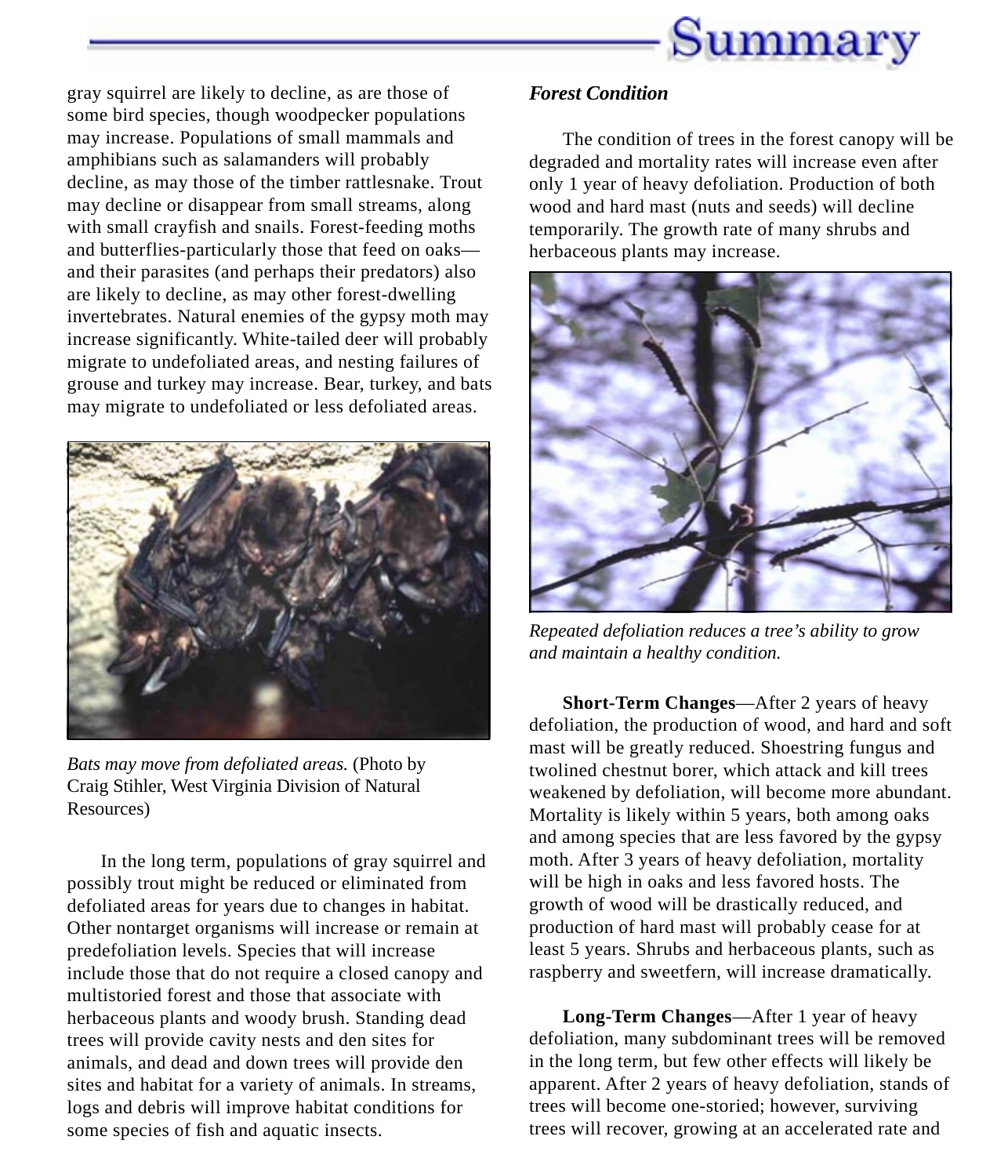

producing mast crops. Shrub cover will increase, as will red maple and other species that grow well in shade.



*The two-lined chestnut borer can kill trees weakened by defoliation.*

After three successive years of heavy defoliation on poor growth sites, many or most of the overstory trees will die, and sites will revert to plants such as blueberry, sweetfern, and raspberry. Regeneration to young forests will take decades. In areas where trees less favored by the gypsy moth remain, stands will be dominated by species such as red maple and yellow or black birch. If dead trees are not removed, the fire hazard will increase. The resulting forest, particularly on better sites, will be less susceptible to future gypsy moth outbreaks.

#### *Water Quality*

After heavy defoliation of trees along small streams, a short-term increase in water temperature is likely. Decomposition of leaf fragments and caterpillar droppings in these small streams could reduce oxygen levels and result in dramatic increases in algae. The capacity to neutralize acids could be reduced in some upland streams. Watershed yields will increase.

In the long term, these same changes in waterconditions may persist for years, though water yields should return to predefoliation levels.

#### *Microclimate, and Soil Productivity and Fertility*

After heavy defoliation, increased exposure to sunlight will cause seasonal elevations in the temperature of soil and leaf litter. Soil moisture content may increase temporarily. These factors could result in increased rates of soil decomposition, mineralization, and plant productivity. Such changes should be short-lived.

### **Effects Associated With Insecticide Treatments**

Treatments available for use under all strategies in all parts of the country are formulations of the biological insecticides Bacillus thuringiensis var. kurstaki and the gypsy moth Nucleopolyhedrosis virus product Gypchek, and the chemical insecticide diflubenzuron.

### *Bacillus thuringiensis* **var.** *kurstaki*

*Bacillus thuringiensis* var. *kurstaki* (*B.t.k*.), a bacterium that has insecticidal activity against caterpillars of moths and butterflies, is a variety of *Bacillus thuringiensis* (*B.t*.).

#### **How People May Be Affected by** *B.t.k.*

If directly exposed to *B.t.k*. spray, some individuals (most likely project workers) may develop minor irritation of the skin, eyes, or respiratory tract. These effects are relatively mild and transient. Pathogenic effects are not likely, even in individuals with impaired immune systems. Allergic responses to *B.t.k*, are conceivable, but have not been documented.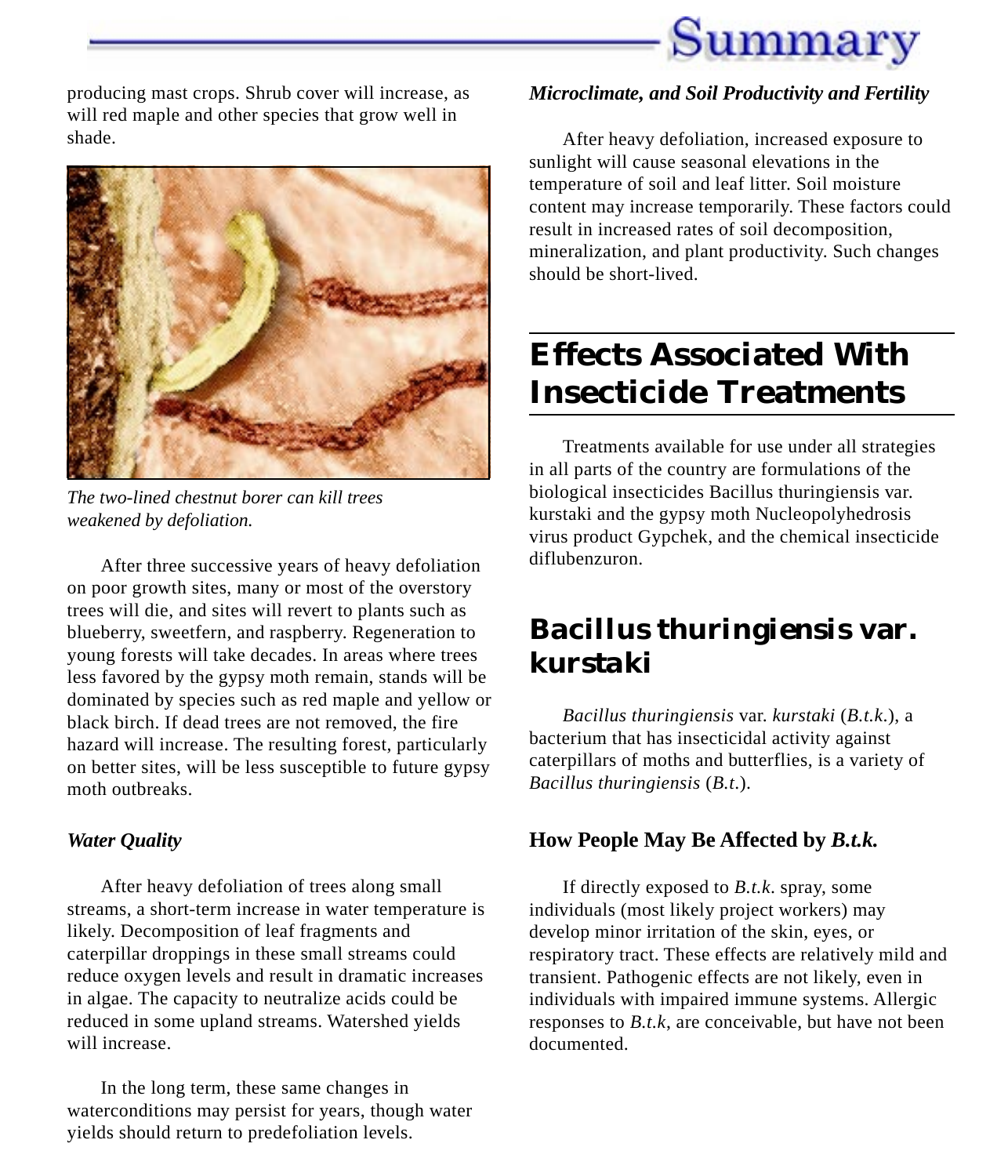

#### **How the Environment May Be Affected by** *B.t.k***.**

Due to the relatively short insecticidal activity of *B.t.k.*, the risks associated with its use are usually limited to the time immediately after application.

#### *Nontarget Organisms*

Some spring-feeding caterpillars of moths and butterflies will be adversely affected by exposure to *B.t.k*. Large caterpillars eat more vegetation than small ones and are more likely to consume *B.t.k.* The potential for exposure to *B.t.k*. and mortality increases with an increase in the application rate and greater height in the tree canopy, because most *B.t.k*. spray is deposited in the tops of trees. *B.t.k.* poses a risk primarily to caterpillars present in spring because it is applied at that time and has relatively short insecticidal activity. Not all of these caterpillars may be affected due to wide differences in response to *B.t.k.* among species. Total numbers of moths and butterflies maybe temporarily reduced. Some species appear to be particularly susceptible to *B.t.k.* and populations maybe eliminated from treatment areas.

Permanent changes in nontarget caterpillar populations are not likely following suppression projects, which usually consist of a single application of *B.t.k*. An exception might occur in certain habitat types that support small isolated populations of moths and butterflies that are highly susceptible to *B.t.k.* If unaffected individuals of the same species are unlikely to or cannot physically migrate from untreated areas to the treated area, a single application of *B.t.k*. may have a greater effect on the ability of those populations to recover.

Data are sparse on the effects of multiple *B.t.k*. applications in one year and sequential yearly applications commonly used in eradication projects. It is reasonable to expect, however, that both the numbers and types of nontarget caterpillars maybe reduced after multiple applications of *B.t.k.,* and that these effects could persist for 1 year or longer. Additional studies on this topic would help to better quantify the effects on nontarget caterpillars.

The predominant effect of *B.t.k*. on some parasites of caterpillars is indirect through effects on their hosts. Caterpillars that are exposed to *B.t.k*. but do not die eat less, grow more slowly, and remain longer in the larval stage, increasing their susceptibility to parasites. Parasitism of the gypsy moth by at least two parasitic wasps increases in areas sprayed with *B.t.k*. Few other species or groups are affected.



*The red-eyed vireo eats all life stages of the gypsy moth.*

Vertebrates that feed on caterpillars in spring will have a reduced number of prey on which to feed for several weeks. Reductions in caterpillar numbers from application of *B.t.k*. may force a switch in diet for birds and mammals that eat them. In birds, the number of nesting attempts per year maybe reduced, but the overall number of fledglings per breeding territory may not change. Bats that feed on nightflying moths in summer may have to expand their foraging territories and adjust their foraging habits temporarily.

Use of *B.t.k*. reduces the incidence of infection by the Nucleopolyhedrosis virus in gypsy moth populations. *B.t.k*. reduces both the number of early stage caterpillars available for infection by the virus and the amount of virus released that can infect the residual gypsy moth population.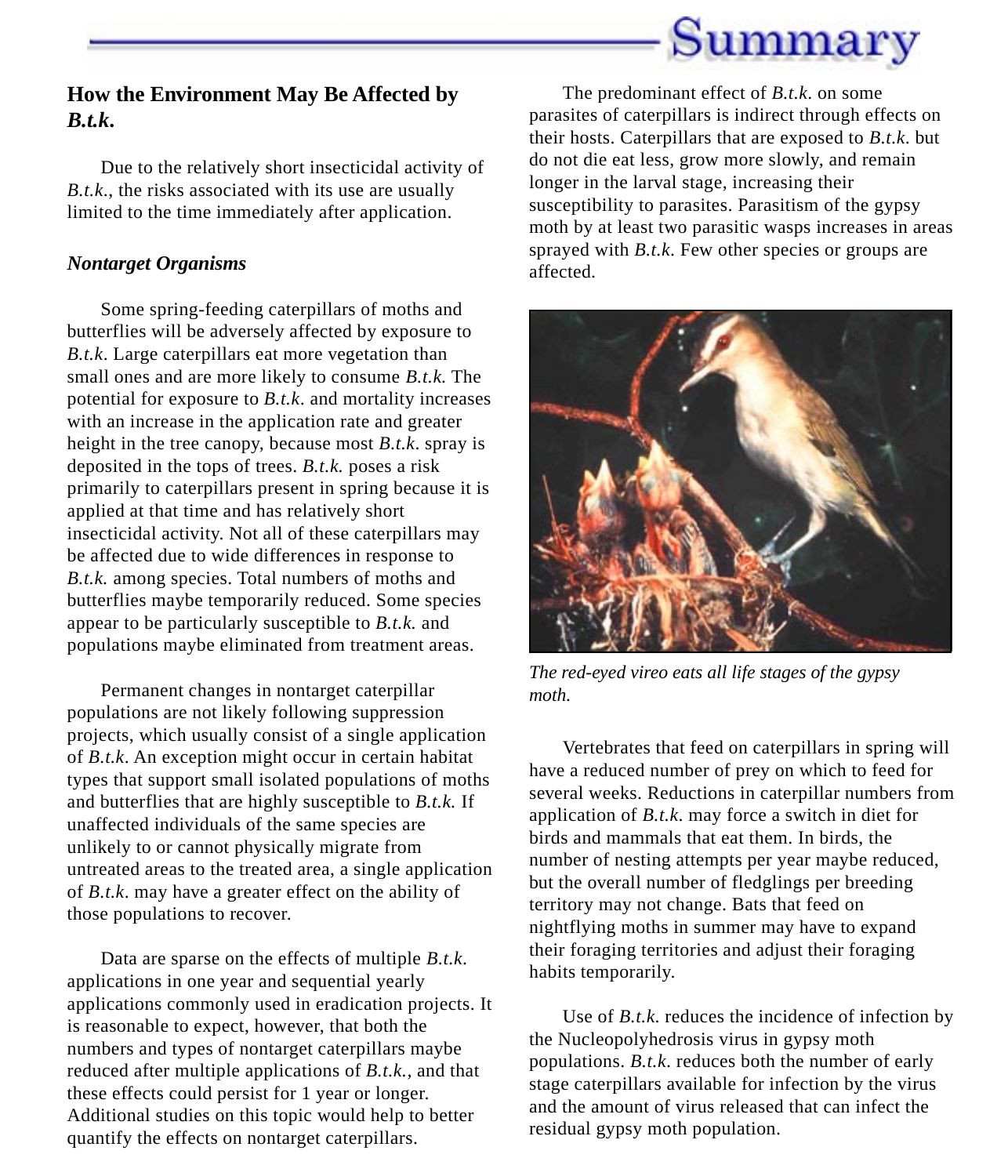## Summary

#### *Forest Condition*

*B.t.k.* reduces defoliation caused by some springfeeding caterpillars. As a result, its use is likely to maintain the forest condition.

#### *Water Quality and Microclimate*

By protecting tree foliage, *B.t.k.* reduces the likelihood of changes in water quality and microclimate that might be associated with feeding by gypsy moth caterpillars.

#### *Soil Productivity and Fertility*

Changes in soil productivity and fertility due to *B.t.k.* are not likely. *B.t.k.* persists for a relatively short time, *B t. is* known to occur naturally in soils worldwide, and applications of insecticides containing *B.t.* do not appear to increase levels of *B.t.* in soil. Some soil invertebrates maybe affected by *B.t.k.,* but additional research is needed to determine what effects, if any, this might have on rates of soil decomposition.

### *Diflubenzuron*

Diflubenzuron (Dimilin), a chemical insecticide, interferes with the growth of some immature insects.

#### **How People May Be Affected by Diflubenzuron**

No human health effects are likely from exposure to diflubenzuron as it is used in gypsy moth projects. At very high exposures, increases in methemoglobin, an abnormal blood pigment that reduces the oxygencarrying capacity of the blood, might be detectable. If other compounds that raise levels of methemoglobincigarette or other combustion smoke, carbon monoxide, nitrates in air or water— are present, the effect may be additive.



*Aerial application of diflubenzuron may be used in suppression, eradicationn, or slow the spread.*

A conservative estimate of cancer risk from exposure to diflubenzuron or 4-chloroaniline, a breakdown product of diflubenzuron, is less than one in 1 million over a lifetime.

### **How the Environment May Be Affected by Diflubenzuron**

Diflubenzuron is persistent on vegetation throughout the growing season and may remain in leaf litter at least 1 year after spraying.

#### *Nontarget Organisms*

Moth and butterfly caterpillars, grasshoppers and other leaf- and litter-eating immature arthropods, parasitic wasps, some beetles, spiders, sawflies, aquatic insects, bottom-dwelling crustaceans, and immature free-floating crustaceans could be adversely affected from the lowest application rate of diflubenzuron used in gypsy moth treatment projects (0.25 oz active ingredient per acre). Higher application rates reduce populations even more and affect more types of species groups. More aquatic organisms could be affected at the highest application rate registered for use (1.0 oz active ingredient per acre).

*Terrestrial Organisms—*Moths*,* butterflies, and grasshoppers may be affected in both the upper and lower tree canopy in spring and fall. Most diflubenzuron spray is deposited in the upper canopy,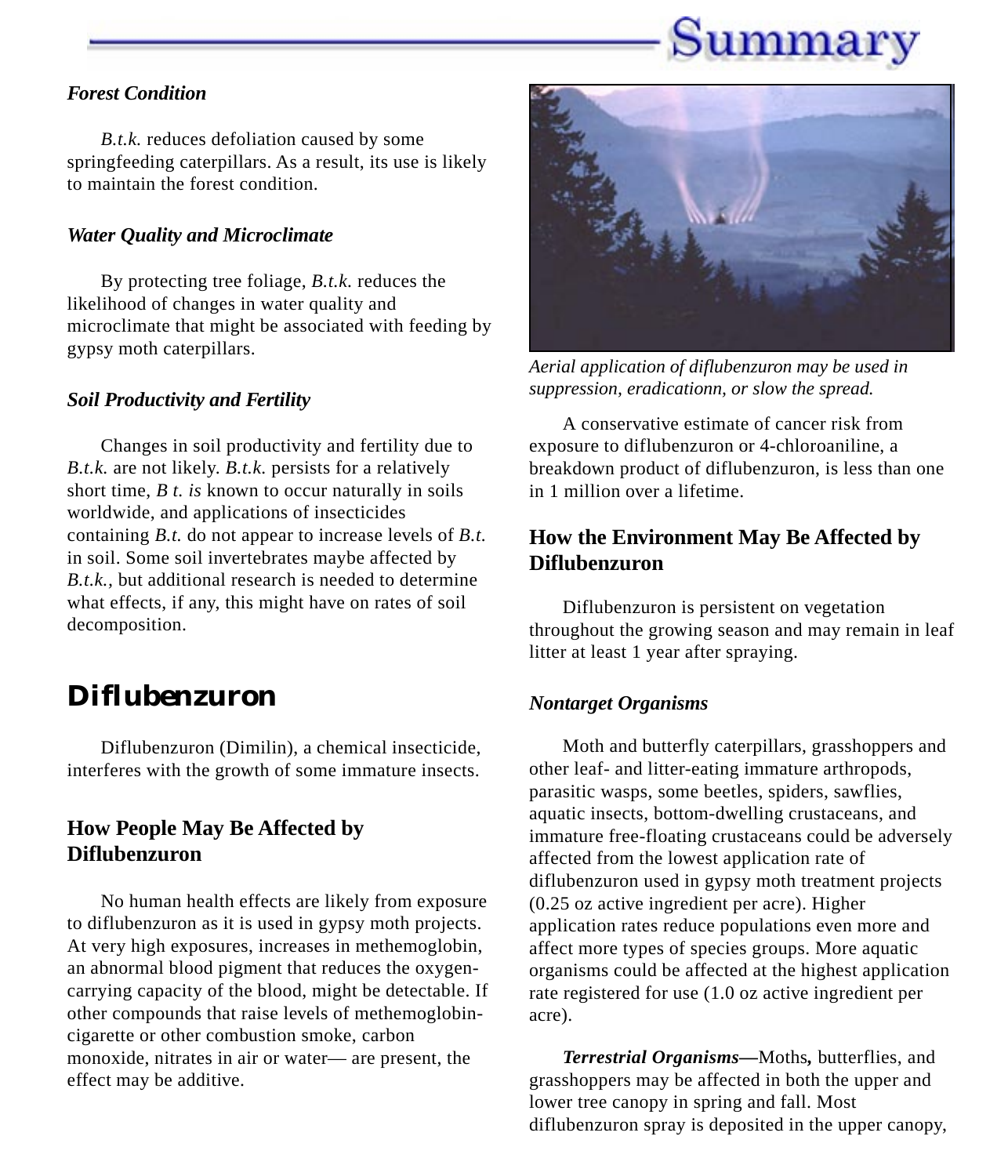## Summary

and the amount of diflubenzuron residue begins to diminish after spraying in spring. As a result, the population reduction is greater for species that feed in the upper canopy.

Because diflubenzuron can kill caterpillars that serve as hosts, parasitic wasps of caterpillars maybe indirectly affected. Diflubenzuron can have different effects on different species of parasites of nontarget insects. Of predators that eat prey contaminated with diflubenzuron, more of those in immature stages, such as lacewings, die than do adults. In some groups such as ladybird beetles, the adults may produce fewer offspring.

Ground spiders could be directly affected by diflubenzuron applications or indirectly by a reduction in prey. Overall species diversity would remain unchanged.

Vertebrates, adult beetles, and earthworms are not likely to die from exposure to diflubenzuron.

Birds are not directly affected by exposure to diflubenzuron. Some insectivorous species may show subtle changes, such as a switch in diet, reduced fat loads, and expanded foraging territories. Similar changes may occur in bats that feed primarily on moths and butterflies.

*Aquatic Organisms*—Aquatic organisms may be affected by diflubenzuron treatments in both undeveloped forest areas and developed residential areas. Aquatic organisms that eat fallen leaves will be affected by diflubenzuron that coats leaves thatl enter streams in autumn. Bottom-dwelling insects may be affected in all habitats except ponds in undeveloped forest areas, which have the lowest concentrations of diflubenzuron. Free-floating crustaceans may be less affected in undeveloped areas. Mollusks do not appear to be at risk.

Fish are not likely to be directly affected from exposure to diflubenzuron as it is used in gypsy moth projects. Fish could suffer indirect effects through a reduction in prey but would likely compensate for this by eating other organisms.



*Fish are not likely to be affected by exposure to diflubenzuron as used in gypsy moth projects.*

*Multiple Applications and Recolonization—* The effects on most organisms from exposure to diflubenzuron applied 1 to 2 weeks apart, as in eradication projects, would be similar to one treatment at twice the application rate. Consecutive annual applications of diflubenzuron may affect invertebrates in leaf litter more than would a single application, because some diflubenzuron residues would persist into the following spring when the next treatment would be applied.

Some generalizations can be made about the risk of eliminating nontarget invertebrates from an area treated with diflubenzuron:

- Susceptible invertebrates that produce more than one generation per year and are exposed to persistent diflubenzuron (for example, on leaves or in leaf litter) are more likely to be affected severely than similar organisms that produce a single generation per year.
- Invertebrates that disperse rapidly or in large numbers will be able to recolonize treated areas.
- Invertebrates whose populations are severely reduced by diflubenzuron and have low dispersal rates will be affected for the longest period.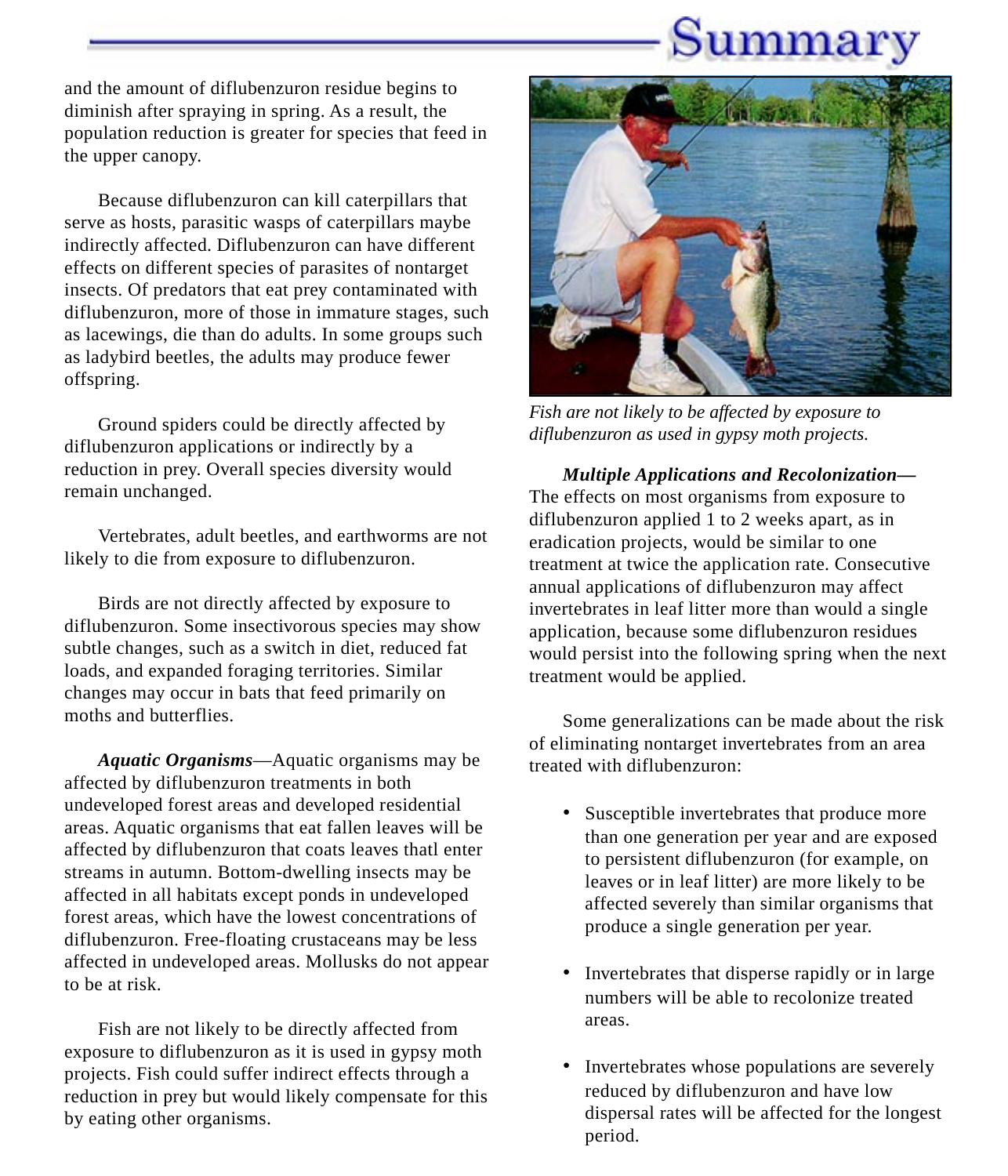

• Low dispersal capabilities of invertebrates, treatment of a large area, and frequent retreatment of an area will hinder the recovery of invertebrate populations.

#### *Forest Condition*

Diflubenzuron is not poisonous to plants and has no direct effect on them. Diflubenzuron may indirectly help maintain existing forest condition by reducing gypsy moth populations and protecting tree foliage.

#### *Water Quality*

Diflubenzuron may reduce numbers of two groups of stream invertebrates: those that process particulate organic matter from plant and animal remains, and those that feed on algae. Changes in water quality due to reductions of organisms in these groups, however, have not been observed.

#### *Microclimate*

Diflubenzuron indirectly helps maintain the existing microclimate by reducing the amount of defoliation by the gypsy moth and other insect defoliators.

#### *Soil Productivity and Fertility*

Earthworms are not at risk from diflubenzuron. Other invertebrates in leaf litter, particularly mites and ground dwelling spiders, may be affected by exposure to diflubenzuron, but decomposition rates of leaf litter do not seem to be affected.

### *Nucleopolyhedrosis Virus (Gypchek)*

The Nucleopolyhedrosis virus, which occurs naturally, is specific to the gypsy moth. Gypchek is an insecticide product made from the gypsy moth Nucleopolyhedrosis virus.



*Caterpillars killed by the nucleopolyhedrosis virus appear wilted and shiny, and often hang limply in an inverted "v" position.*

### **How People May Be Affected by Gypchek**

Irritation of the eyes, skin, and respiratory tract is possible from exposure to Gypchek, but this possibility cannot be assessed due to limitations in the available data. Because Gypchek contains gypsy moth parts, irritant effects might be similar to those caused by the gypsy moth itself. Individuals with allergies may be at greater risk of developing irritation. Workers are more likely to be affected than the general public because their exposure will be higher.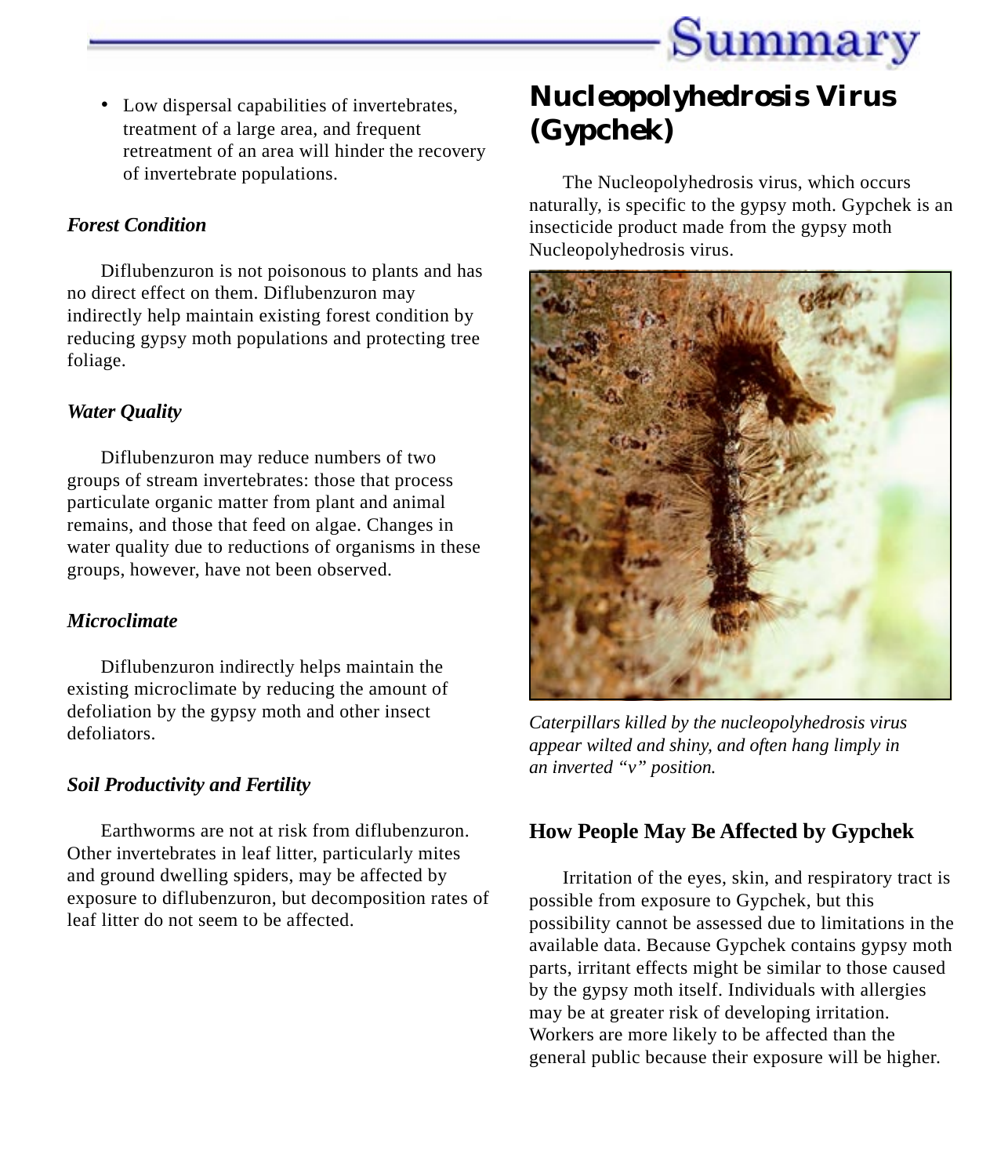

#### **How the Environment May Be Affected by Gypchek**

The gypsy moth virus is not known to directly affect organisms other than the gypsy moth, and no change in nontarget species or their populations is likely from the use of Gypchek. Gypsy moth parasitoids may be indirectly affected by loss of their host.

Changes in forest condition, water quality, microclimate, and soil productivity and fertility from the use of Gypchek will be minimal compared with those that otherwise would occur from feeding by the gypsy moth.

### **Effects Associated With Noninsecticidal Treatments**

Noninsecticidal treatments available for use in slow-the-spread projects (in the transition area) and eradication projects (primarily in the uninfested area) are mass trapping, mating disruption, and sterile insect release.

### *Mass Trapping*

Mass trapping entails the deployment of large numbers of male moth traps in the treatment area. The purpose is to attract male gypsy moths into the traps and thereby prevent them from mating with female moths. The effect is population reduction and eventual elimination of the infestation.

Two types of traps could be used in mass trapping. Both contain a minute amount of disparlure, a synthetic version of the sex-attractant produced by female gypsy moths to attract male moths. The smaller delta trap has a sticky inside surface for trapping moths. The larger milk-carton trap contains a pest strip impregnated with the insecticide DDVP (2,2 dichloroethenyl dimethyl ester phosphoric acid), also called dichlorvos. To date only the delta trap, which contains no insecticide, has been used in mass trapping. It is possible, however, that the milk carton trap would be effective for mass trapping in the transition area because of its larger capacity. Milk carton traps are commonly used for survey purposes in the transition area and where the estimated number of male moths that would be caught exceeds the capacity of the delta trap.



*Milk carton traps contain the insecticide DDVP (dichlorvos).*

### **How People May Be Affected by Mass Trapping**

The insecticide DDVP as used in milk carton traps would pose more than a negligible health risk to humans only if an individual were to disassemble a trap and tamper with the DDVP-impregnated strip. Skin contact with the strip or eating the strip could inhibit the production of acetylcholinesterase. This enzyme prevents the accumulation of acetylcholine, the buildup of which can impair the function of the nervous system. Obvious signs of toxicity to the nervous system are possible but unlikely. Exposure to other substances that inhibit acetylcholinesterase, including similar insecticides, could have an additive effect with DDVP. The cancer risk from eating the strip or from skin contact with it is about one in 1 million over a lifetime.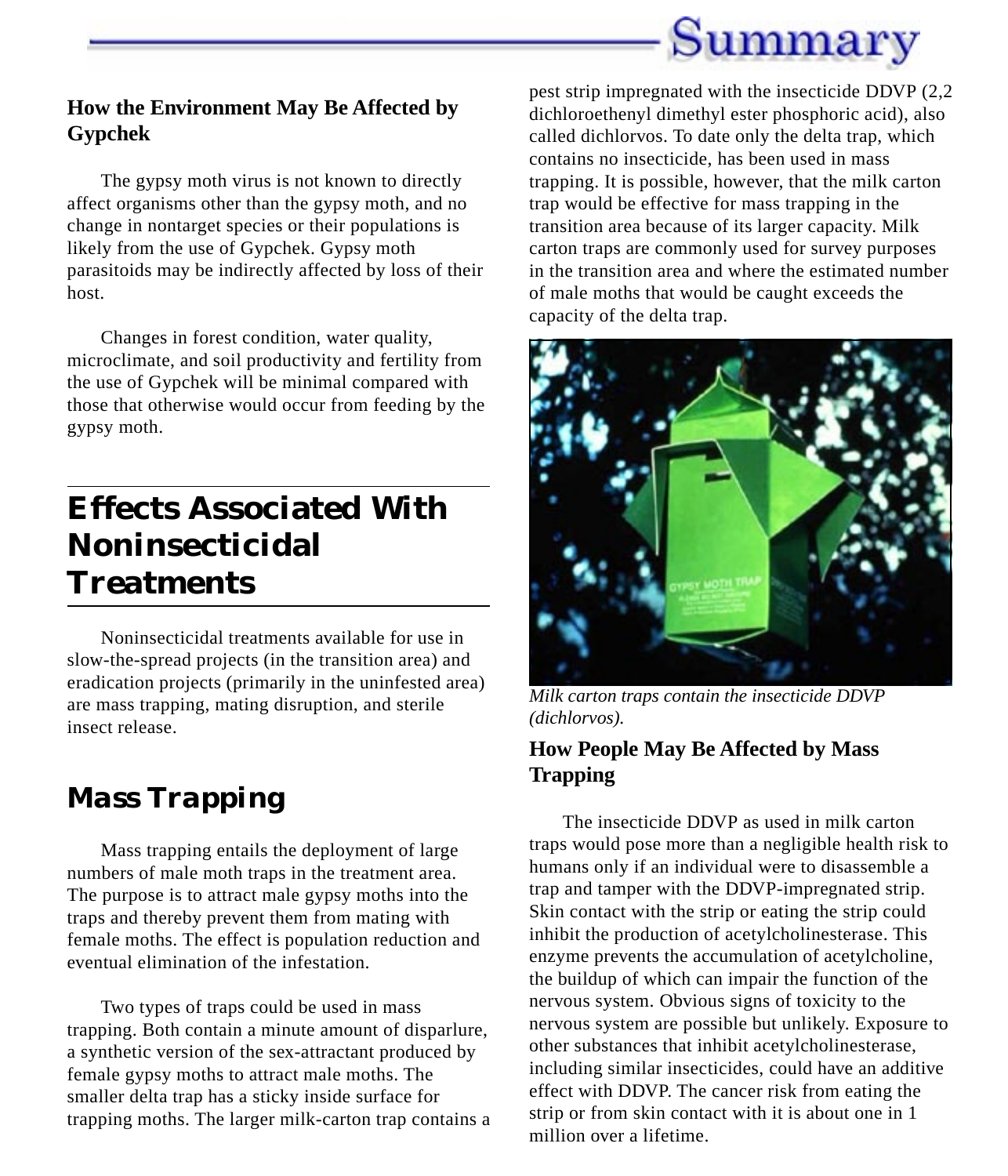

The use of the smaller delta trap (which contains no insecticide) poses no known risks to people.

### **How the Environment May Be Affected by Mass Trapping**

Invertebrates that inadvertently enter delta or milk carton traps are likely to die. Invertebrates that come into contact with a DDVP strip that has accidentally fallen on the ground, vegetation, or in water might also be adversely affected. The potential for adverse effects decreases over time as DDVP dissipates from the strip. Large animals, such as bears, that may tamper with traps are not likely to be affected by DDVP strips.



*Female gypsy moths produce a chemical to attract males.*

Mass trapping using either type of trap is not likely to cause changes in forest condition, water quality, microclimate, or soil productivity and fertility.

### *Mating Disruption*

Mating disruption entails the aerial application of tiny plastic flakes or beads that contain disparlure, the synthetic version of the gypsy moth sex attractant. The effect is to confuse male moths and prevent them from locating and mating with females.

### **How People May Be Affected by Mating Disruption**

By analogy to other insect pheromones, the risk of toxic effects from exposure to disparlure is believed to be slight. After direct contact with disparlure, a person (most commonly a project worker) may attract male gypsy moths. Although this attraction may last for years, and could be annoying and particularly stressful for individuals with an aversion to insects, it is not known to pose a health risk. The general public is not likely to be exposed to sufficient amounts of disparlure to experience this rare effect.

### **How the Environment May Be Affected by Mating Disruption**

Disparlure has low toxicity to vertebrates and is specific to the gypsy moth. As used in mating disruption (and as an attractant in mass trapping), disparlure is not likely to cause changes in nontarget organisms, forest condition, water quality, microclimate, or soil productivity and fertility.

### *Sterile Insect Release*

The purpose of sterile insect release is to add large numbers of sterile gypsy moth adults to a treatment area. The sterile adults will mate with fertile adults. The effect is population reduction and eventual elimination of the infestation. This technique can include the release of male pupae that were sterilized by a dose of radiation, male pupae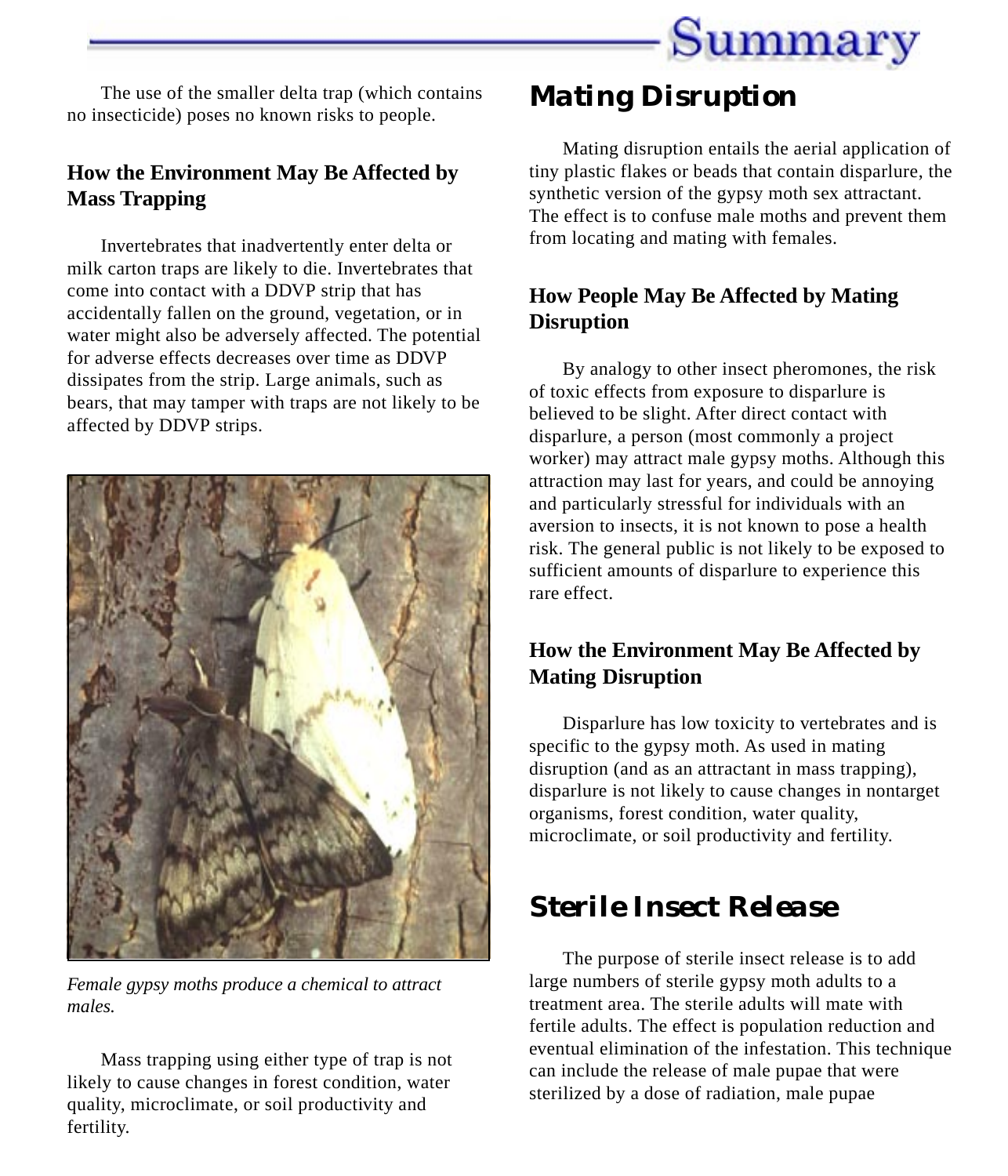



*Sterile insect release often involves pupae.*

that have been irradiated but not sterilized, or egg masses that were produced from mating of irradiated males with nonirradiated females.

#### **How People May Be Affected by Sterile Insect Release**

Because this treatment increases the number of gypsy moths in the treatment area, it could increase both the chance of effects from the gypsy moth and contact with gypsy moth caterpillars.

#### **How the Environment May Be Affected by Sterile Insect Release**

Effects from releasing sterile male pupae occur only in the year of treatment, while the effects from releasing irradiated male pupae or egg masses from an irradiated parent occur over 2 years.

Release of egg masses could add enough gypsy moth caterpillars to the treatment area to cause light defoliation in the year of release. Effects from this defoliation would be negligible.

None of the three release approaches has any known effect on other organisms, or on forest condition, water quality, microclimate, or soil productivity and fertility.

### **Mitigating Adverse Effects**

In some cases, different treatments can be used to avoid possible adverse effects. When the use of an alternate treatment is not possible on a treatment site, effects may be lessened and sometimes avoided by using mitigating measures.

For example, applying insecticides when weather conditions favor spray deposition and establishing an untreated buffer zone around a treatment site can prevent the drift of insecticide spray into a habitat of special concern, for example, a body of water or an organic farm.

Informing the public about treatment projects can help avoid inaccurate perceptions and reduce anxiety. Notifying people of the insecticide application schedule allows those who live in treatment areas or



*Balloons may be used to mark locations were sensitive species exist and that are off-limits to treatment*